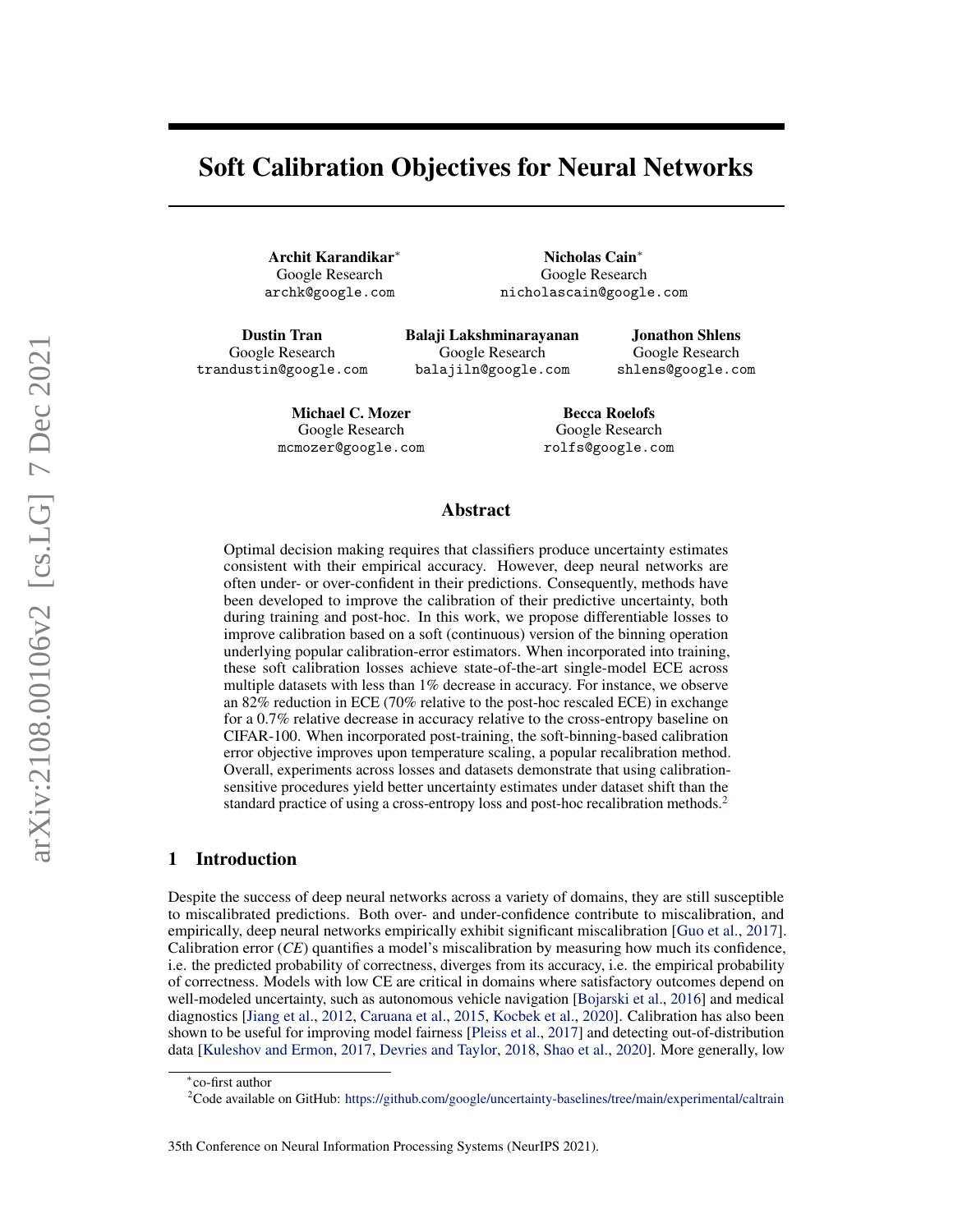CE is desirable in any setting in which thresholds are applied to the predicted confidence of a neural network in order to make a decision.

Methods for quantifying CE typically involve binning model predictions based on their confidence. CE is then computed empirically as a weighted average of the absolute difference in average prediction confidence and average accuracy across different bins [\[Naeini et al.,](#page-11-2) [2015\]](#page-11-2). Oftentimes these bins are selected heuristically such as *equal-width* (uniformly binning the score interval) and *equal-mass* (with equal numbers of samples per-bin) [\[Nixon et al.,](#page-11-3) [2019\]](#page-11-3).

However, these commonly used measures of CE are not trainable with gradient-based methods because the binning operation is discrete and has zero derivatives. As a result, neural network parameters are not directly trained to minimize CE, either during training or during post-hoc recalibration. In this paper, we introduce new objectives based on a differentiable binning scheme that can be used to efficiently and directly optimize for calibration.

Contributions. We propose estimating CE with soft (i.e., overlapping, continuous) bins rather than the conventional hard (i.e., nonoverlapping, all-or-none) bins. With this formulation, the CE estimate is differentiable, allowing us to use it as (1) a secondary (i.e., auxiliary) loss to incentivize model calibration during training, and (2) a primary loss for optimizing post-hoc recalibration methods such as temperature scaling. In the same spirit, we soften the AvUC loss [\[Krishnan and Tickoo,](#page-10-7) [2020\]](#page-10-7), allowing us to use it as an effective secondary loss during training for non-Bayesian neural networks where the AvUC loss originally proposed for Stochastic Variational Inference (SVI) typically does not work. Even when training with the cross-entropy loss results in training set memorization (perfect train accuracy and calibration), Soft Calibration Objectives are still useful as secondary training losses for reducing test ECE using a procedure we call *interleaved training*.

In an extensive empirical evaluation, we compare Soft Calibration Objectives as secondary losses to existing calibration-incentivizing losses. In the process, we find that soft-calibration losses outperform prior work on in-distribution test sets. Under distribution shift, we find that calibration-sensitive training objectives as a whole (not always the ones we propose) result in better uncertainty estimates compared to the standard cross-entropy loss coupled with temperature scaling.

Our contributions can be summarized as follows:

- We propose simple Soft Calibration Objectives S-AvUC, SB-ECE as secondary losses which optimize for CE *throughout training*. We show that across datasets and choice of primary losses, the S-AvUC secondary loss results in the largest improvement in ECE as per the Cohen's d effect-size metric (Figure [1\)](#page-2-0). We also show that such composite losses obtain *state-of-the-art single-model ECE* in exchange for less than 1% reduction in accuracy (Figure [5\)](#page-7-0) for CIFAR-10, CIFAR-100, and Imagenet.
- We improve upon temperature scaling a popular post-hoc recalibration method by directly optimizing the temperature parameter for soft calibration error instead of the typical loglikelihood. Our extension (TS-SB-ECE) consistently beats original temperature scaling (TS) across different datasets, loss functions and calibration error measures, and we find that the performance is better under dataset shift (Figure [2\)](#page-2-1).
- Overall, our work demonstrates a fundamental advantage of objectives which better incentivize calibration over the standard practice of training with cross-entropy loss and then applying post-hoc methods such as temperature scaling. Uncertainty estimates of neural networks trained using these methods generalize better in and out-of-distribution.

# 2 Related Work

Many techniques have been proposed to train neural networks for calibration. These can be organized into three categories. One category augments or replaces the primary training loss with a term to explicitly incentivize calibration. These include the AvUC loss [\[Krishnan and Tickoo,](#page-10-7) [2020\]](#page-10-7), MMCE loss [\[Kumar et al.,](#page-10-8) [2018\]](#page-10-8) and Focal loss [\[Mukhoti et al.,](#page-11-4) [2020,](#page-11-4) [Lin et al.,](#page-11-5) [2018\]](#page-11-5). The Mean Squared Error loss also compares favourably [\[Hui and Belkin,](#page-10-9) [2021\]](#page-10-9) to cross-entropy loss. We show that our methods outperform all these calibration-incentivizing training objectives, applied across multiple primary losses. Label smoothing [\[Müller et al.,](#page-11-6) [2020\]](#page-11-6) has been shown to improve calibration and can be interpreted as a modified primary loss.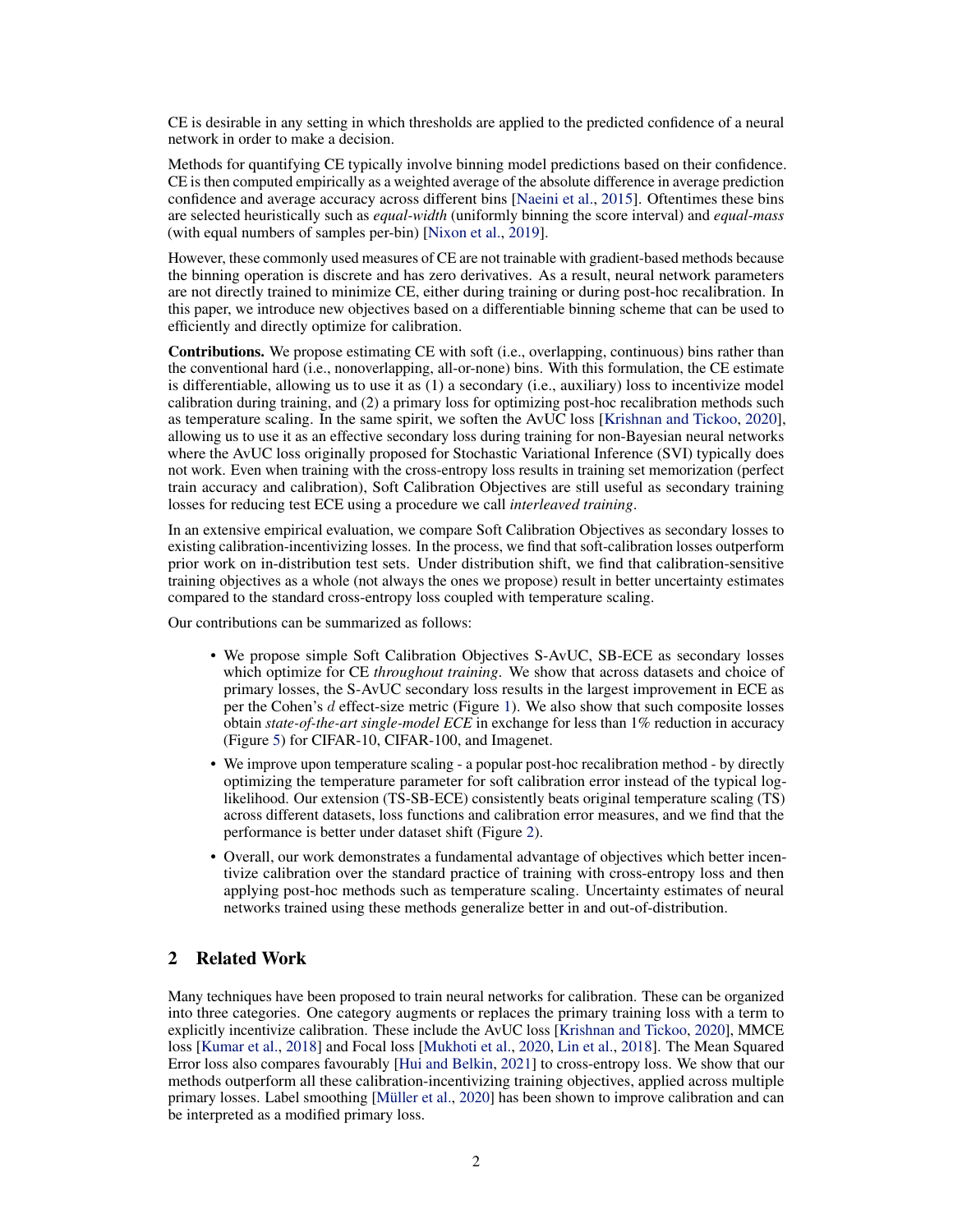

<span id="page-2-0"></span>Figure 1: We compare the effect size of various secondary losses on ECE (equal-mass binning,  $\ell_2$  norm) across datasets and primary losses, both with and without post-hoc temperature scaling. The S-AvUC secondary loss we propose shows the strongest positive effect, followed by MMCE and SB-ECE. Note that a d-value of 0.8 (resp., 2.0) is considered a large (resp., huge) positive effect and dvalues obtained here are much larger. Secondary losses which incentivize calibration show strong positive effect for reducing ECE even after temperature scaling.

<span id="page-2-1"></span>

Figure 2: Post-hoc temperature scaling with the soft calibration error objective (TS-SB-ECE) reduces ECE more than standard post-hoc temperature scaling (TS), particularly under distribution shift. This result holds across datasets (left and right panels), distribution shift intensities (along abscissa) and training objectives (not shown). The training objective shown here for both datasets is the most popular one: NLL. The ECE value (equal-mass binning,  $\ell_2$  norm) shown is the mean ECE across the corruption types that constitute CIFAR-10-C and CIFAR-100-C. Error bars are  $\pm 1$  standard error of mean (SEM), corrected for intrinsic variability due to type of corruption [\[Masson and Loftus,](#page-11-7) [2003\]](#page-11-7).

A second category of methods are post-hoc calibration methods, which rescale model predictions after training. These methods optimize additional parameters on a held-out validation set [\[Platt,](#page-11-8) [1999,](#page-11-8) [Zadrozny and Elkan,](#page-11-9) [2002,](#page-11-9) [Kull et al.,](#page-10-10) [2019,](#page-10-10) [Zadrozny and Elkan,](#page-11-10) [2001,](#page-11-10) [Naeini and Cooper,](#page-11-11) [2016,](#page-11-11) [Allikivi and Kull,](#page-10-11) [2019,](#page-10-11) [Kull et al.,](#page-10-12) [2017,](#page-10-12) [Naeini et al.,](#page-11-2) [2015,](#page-11-2) [Wenger et al.,](#page-11-12) [2020,](#page-11-12) [Gupta et al.,](#page-10-13) [2020\]](#page-10-13). The most popular technique is temperature scaling [\[Guo et al.,](#page-10-0) [2017\]](#page-10-0), which maximizes a single temperature parameter on held-out NLL. We examine temperature scaling and propose an improvisation that directly optimizes temperature for a soft calibration objective instead of NLL. Temperature scaling has shown to be ineffective under distribution shift in certain scenarios [\[Ovadia](#page-11-13) [et al.,](#page-11-13) [2019\]](#page-11-13). We show that uncertainty estimates of methods which train for calibration generalize better than temperature scaling under distribution shift.

A third category of methods examines model changes such as ensembling multiple predictions [\[Lakshminarayanan et al.,](#page-10-14) [2017,](#page-10-14) [Wen et al.,](#page-11-14) [2020\]](#page-11-14) or priors [\[Dusenberry et al.,](#page-10-15) [2020\]](#page-10-15). Similar to previous work [\[Kumar et al.,](#page-10-8) [2018,](#page-10-8) [Lin et al.,](#page-11-5) [2018\]](#page-11-5), we focus on the choice of loss functions for improving calibration of a single neural network—whether during training or post-hoc—and do not compare against ensemble models or Bayesian neural networks. These techniques are complementary to ours and can be combined with our techniques to further improve performance.

Recent works have investigated issues [\[Nixon et al.,](#page-11-3) [2019,](#page-11-3) [Kumar et al.,](#page-10-16) [2019,](#page-10-16) [Roelofs et al.,](#page-11-15) [2020,](#page-11-15) [Gupta et al.,](#page-10-13) [2020\]](#page-10-13) with the originally proposed ECE [\[Guo et al.,](#page-10-0) [2017\]](#page-10-0) and suggested new ones. Debiased CE [\[Kumar et al.,](#page-10-16) [2019\]](#page-10-16) and mean-sweep CE [\[Roelofs et al.,](#page-11-15) [2020\]](#page-11-15) have been shown to have lesser bias and more consistency across the number of bins parameter than ECE whereas KS-error [\[Gupta et al.,](#page-10-13) [2020\]](#page-10-13) avoids binning altogether. We report these metrics in the Appendix.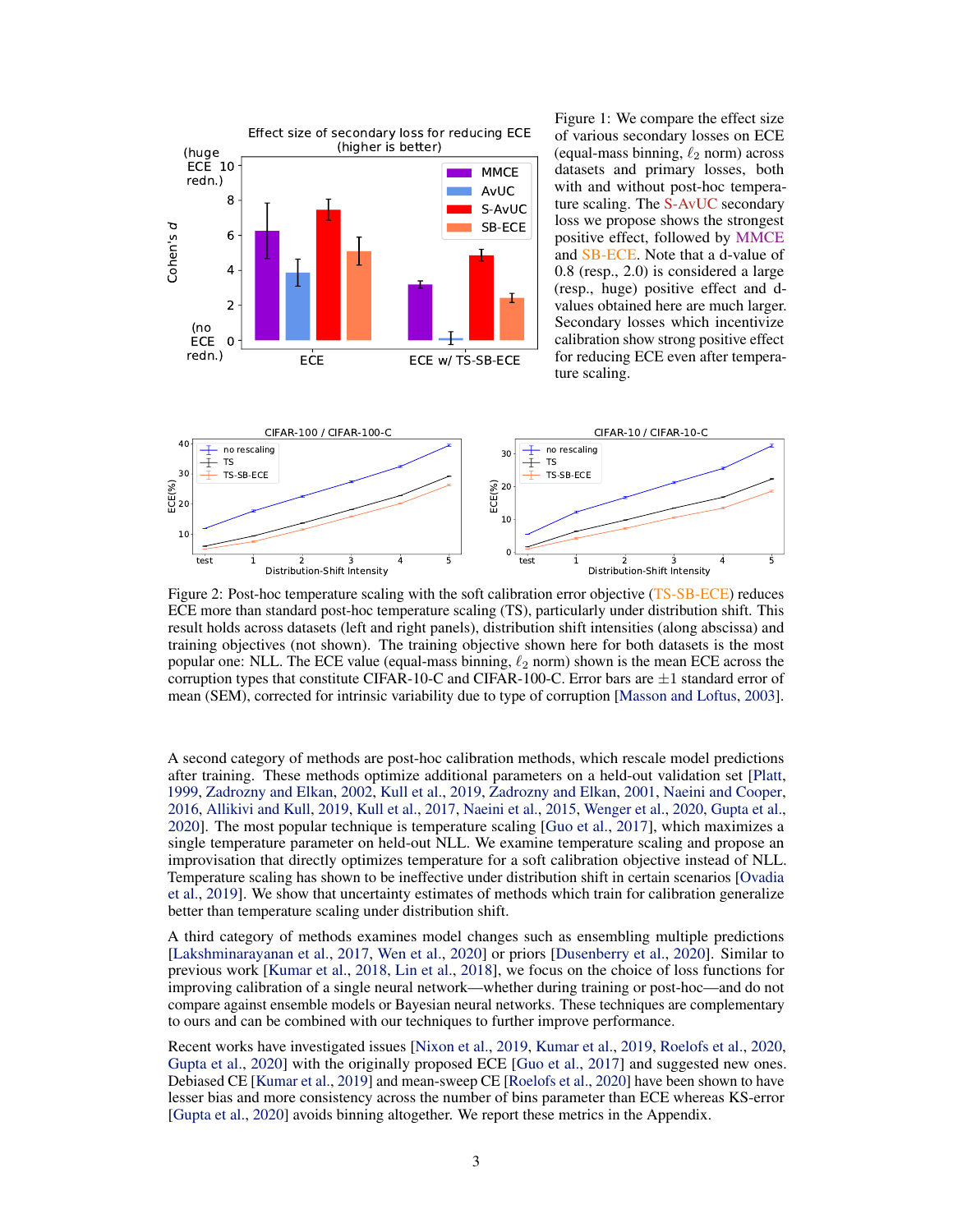#### <span id="page-3-7"></span>3 Background

#### 3.1 The Task and the Model

Consider a classification task over K classes with a dataset of N samples  $D = \langle (x_i, y_i) \rangle_{i=1}^N$ drawn from the joint probability distribution  $\mathcal{D}(\mathcal{X}, \mathcal{Y})$  over the input space X and label space  $\mathcal{Y} = \{1, 2, \dots K\}$ . The task is modelled using a deep neural network with parameters  $\boldsymbol{\theta}$  whose top layer is interpreted as a softmax layer. The top layer consists of  $K$  neurons which produce logits  $g_{\theta}(x) = \langle g_{\theta}(y|x)\rangle_{y\in\mathcal{Y}}$ . The predictive probabilities for a given input are:

$$
f_{\theta}(x) = \langle f_{\theta}(y|x) \rangle_{y \in \mathcal{Y}} = \text{softmax}(g_{\theta}(x)).
$$

The parameters  $\theta$  of the neural network are trained to minimize  $\mathbb{E}_{(x,y)} \mathcal{L}(f_{\theta}(x), y)$  where  $(x, y)$ is sampled from  $\mathcal{D}(\mathcal{X}, \mathcal{Y})$ . Here  $\mathcal{L}$  is a trainable loss function which incentivizes the predictive distribution  $f_{\theta}(x)$  to fit the label y. The model's prediction on datapoint  $(x, y)$  is denoted by  $q_{\theta}(x) = \arg \max (f_{\theta}(x))$ . We denote by  $c_{\theta}(x) = \max (f_{\theta}(x))$  the confidence of this prediction and by boolean quantity  $a_{\theta}(x, y) = \mathbf{1}_{q_{\theta}(x)=y}$  the accuracy of this prediction.

#### 3.2 Expected Calibration Error (ECE)

Given a distribution  $\mathcal{D}(\mathcal{X}, \mathcal{Y})$  on datapoints, there are two standard notions of Ideal Calibration Error that we refer to as Ideal Binned Expected Calibration Error (of order p), IECE $_{\text{bin},p}(\hat{\mathcal{D}}, \theta) = \text{IECE}_{\text{bin},p}$ , and Ideal Expected Label-Binned Calibration Error (of order p),  $\text{IECE}_{\text{lb},p}(\hat{\mathcal{D}}, \theta) = \text{IECE}_{\text{lb},p}$ . This nomenclature is consistent with that introduced by [Roelofs et al.](#page-11-15) [\[2020\]](#page-11-15). Both these measure, in slightly different ways, the  $p<sup>th</sup>$  root of the  $p<sup>th</sup>$  moment of the absolute difference between model confidence and the empirical accuracy given that confidence. They are defined as follows:

$$
\text{IECE}_{\text{bin},p}(\hat{\mathcal{D}}, \boldsymbol{\theta}) = \left( \mathbb{E}_{c_{\boldsymbol{\theta}}(\hat{\boldsymbol{x}_0})} \left[ |\mathbb{E}[a_{\boldsymbol{\theta}}(\hat{\boldsymbol{x}_1}, \hat{y_1})| c_{\boldsymbol{\theta}}(\hat{\boldsymbol{x}_1}) = c_{\boldsymbol{\theta}}(\hat{\boldsymbol{x}_0})] - c_{\boldsymbol{\theta}}(\hat{\boldsymbol{x}_0})|^p \right] \right)^{1/p}
$$
(1)

$$
\text{IECE}_{\text{lb},p}(\hat{\mathcal{D}},\boldsymbol{\theta}) = \left( \mathbb{E}_{(\hat{\boldsymbol{x}_0},\hat{\boldsymbol{y}_0})} \left[ |\mathbb{E}[a_{\boldsymbol{\theta}}(\hat{\boldsymbol{x}_1},\hat{\boldsymbol{y}_1})|c_{\boldsymbol{\theta}}(\hat{\boldsymbol{x}_1}) = c_{\boldsymbol{\theta}}(\hat{\boldsymbol{x}_0})] - c_{\boldsymbol{\theta}}(\hat{\boldsymbol{x}_0})|^p \right] \right)^{1/p}.
$$
 (2)

Note that the critical dependence on  $\mathcal{D}(\mathcal{X}, \mathcal{Y})$  is implicit in both definitions since the datapoint  $(\hat{x}_0, \hat{y}_0)$  from the outer expectation and the datapoint  $(\hat{x}_1, \hat{y}_1)$  from the inner expectation are both sampled from  $\mathcal{D}(\mathcal{X}, \mathcal{Y})$ .

We cannot compute  $\text{IECE}_{\text{bin},p}$  and  $\text{IECE}_{\text{lb},p}$  in practice since the number of datapoints are finite. Instead we consider a dataset  $\hat{D} = \langle (\hat{x_i}, \hat{y_i}) \rangle_{i=1}^{\hat{N}}$  drawn from  $\hat{\mathcal{D}}(\mathcal{X}, \mathcal{Y})$  and partition the confidence interval [0, 1] into bins  $\mathcal{B} = \langle B_i \rangle_{i \in \{1,2,...M\}}$ , each of which also corresponds to a confidence interval. We will use  $c_i$  as a shorthand for  $c_{\theta}(\hat{x}_i)$  and  $a_i$  as a shorthand for  $a_{\theta}(\hat{x}_i, \hat{y}_i)$ . We denote by  $b_i(\mathcal{B}, \hat{D}, \theta) = b_i$  the bin to which  $c_i$  belongs. We define the size of bin j as  $S_j(\mathcal{B}, \hat{D}, \theta) = S_j$ , the average confidence of bin j as  $C_j(\mathcal{B}, \hat{D}, \theta) = C_j$  and the average accuracy of bin j as  $A_j(\mathcal{B}, \hat{D}, \theta) =$  $A_i$ . These are expressed as follows:

<span id="page-3-2"></span><span id="page-3-1"></span><span id="page-3-0"></span>
$$
S_j(\mathcal{B}, \hat{D}, \theta) = |\{i|b_i = j\}| \tag{3}
$$

<span id="page-3-4"></span><span id="page-3-3"></span>
$$
C_j(\mathcal{B}, \hat{D}, \boldsymbol{\theta}) = \frac{1}{S_j} \Sigma_{i|b_i = j} c_i
$$
\n(4)

<span id="page-3-6"></span><span id="page-3-5"></span>
$$
A_j(\mathcal{B}, \hat{D}, \theta) = \frac{1}{S_j} \Sigma_{i|b_i = j} a_i.
$$
\n(5)

We are now in a position to define the Expected Binned Calibration Error of order  $p$  which we denote by ECE<sub>bin,p</sub> and Expected Label-Binned Calibration Error of order p we denote by ECE<sub>lb,p</sub>. These serve as empirical approximations to the corresponding intractable ideal notions from equations [1](#page-3-0) and [2.](#page-3-1) They are defined as follows:

$$
\text{ECE}_{bin,p}(\mathcal{B}, \hat{D}, \theta) = \left(\sum_{i=1}^{M} \frac{S_j}{\hat{N}} \cdot |A_j - C_j|^p\right)^{1/p} \tag{6}
$$

$$
\text{ECE}_{lb,p}(\mathcal{B}, \hat{D}, \theta) = \left(\frac{1}{\hat{N}} \sum_{i=1}^{\hat{N}} |A_{b_i} - c_i|^p\right)^{1/p}.
$$
 (7)

It follows from Jensen's inequality that  $ECE_{lb,p}(\mathcal{B}, D, \theta) \geq ECE_{bin,p}(\mathcal{B}, D, \theta)$  [\[Roelofs et al.,](#page-11-15) [2020\]](#page-11-15).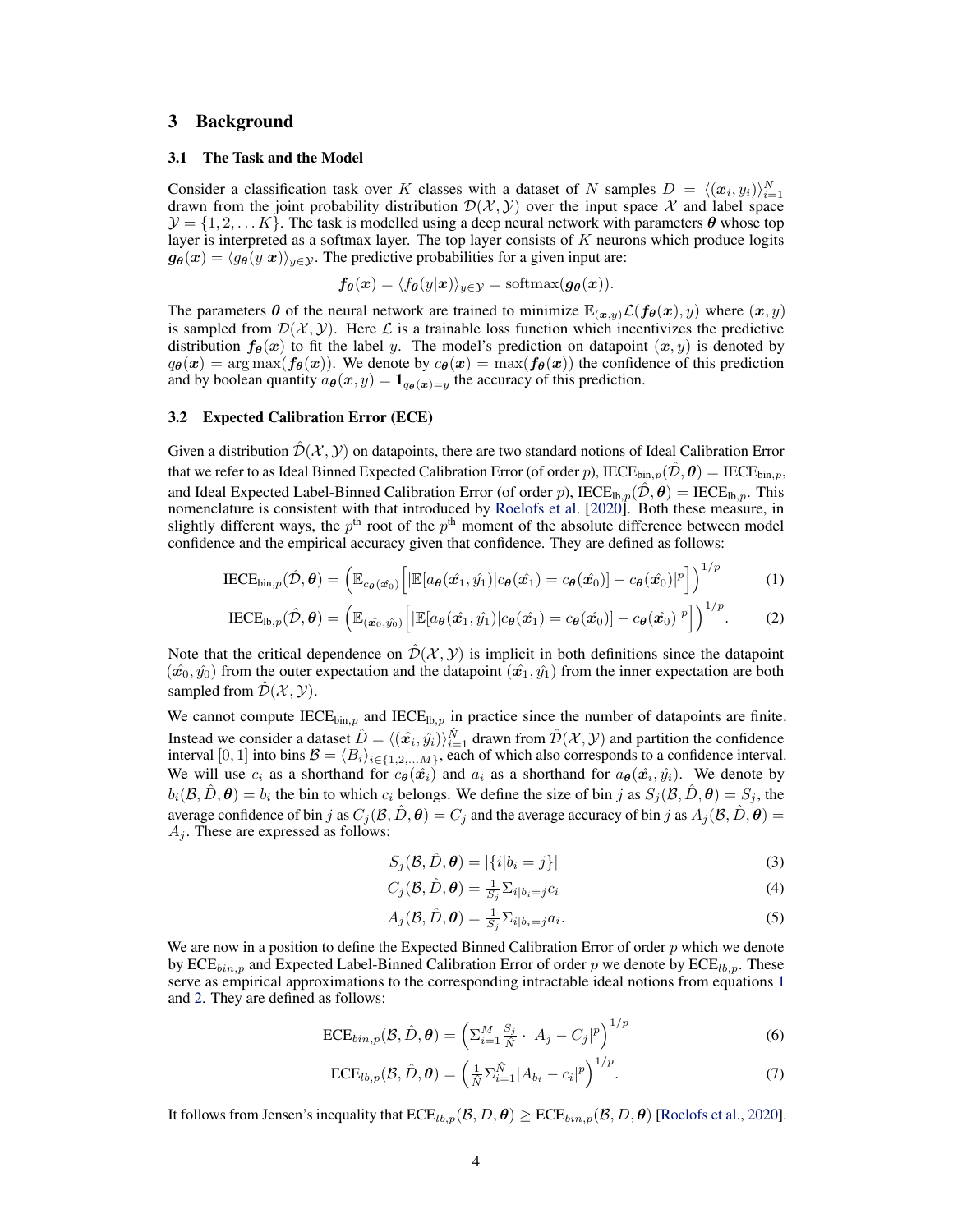### <span id="page-4-4"></span>4 Soft Calibration Objectives

In this section, we define quantities that can be used to better incentivize calibration during training.

#### <span id="page-4-6"></span>4.1 Soft-Binned ECE (SB-ECE)

The quantities in the definitions of  $\text{ECE}_{bin,p}$  and  $\text{ECE}_{lb,p}$  can be written in terms of a formal definition of the bin membership function. Let us denote the bin-membership function for a given binning  $\mathcal{B} = \langle B_i \rangle_{i \in \{1,2,...M\}}$  by  $u_{\mathcal{B}} : [0,1] \to \mathcal{U}_M$ , where  $\mathcal{U}_M = \{v \in [0,1]^M | \Sigma_j v_j = 1\}$  is the set of possible bin membership vectors over M bins. The membership function for bin j is denoted by  $u_{\mathcal{B},j} : [0,1] \to [0,1]$  and is defined by  $u_{\mathcal{B},j}(c) = u_{\mathcal{B}}(c)_{j}$ . The size, average accuracy, and average confidence of bin j from equations [3,](#page-3-2) [4,](#page-3-3) and [5](#page-3-4) can now be written in terms of  $u_B$  as follows:

<span id="page-4-2"></span><span id="page-4-1"></span>
$$
S_j(\mathcal{B}, \hat{D}, \theta) = \sum_{i=1}^{\hat{N}} u_{\mathcal{B},j}(c_i)
$$
\n(8)

$$
C_j(\mathcal{B}, \hat{D}, \boldsymbol{\theta}) = \frac{1}{S_j} \sum_{i=1}^{\hat{N}} (u_{\mathcal{B},j}(c_i) \cdot c_i)
$$
\n(9)

<span id="page-4-3"></span>
$$
A_j(\mathcal{B}, \hat{D}, \boldsymbol{\theta}) = \frac{1}{S_j} \sum_{i=1}^{\hat{N}} (u_{\mathcal{B},j}(c_i) \cdot a_i).
$$
 (10)

The quantities  $\text{ECE}_{bin,p}$  and  $\text{ECE}_{lb,p}$  can further be written in terms of the quantities  $S_j$ ,  $C_j$  and  $A_j$  using equation [6](#page-3-5) and a modification of equation [7](#page-3-6) (see equation [12](#page-4-0) below). We know that the differentials  $\partial ECE_{bin,p}/\partial \theta$  and  $\partial ECE_{lb,p}/\partial \theta$  are non-trainable. The formulation above makes it clear that this is precisely because  $\partial u_{\mathcal{B},j}/\partial c$  is zero within bin boundaries and undefined at bin boundaries. Moreover, this observation implies that if we could come up with a trainable soft binmembership function  $u_{\mathcal{B}}^*$  then we could use it in place of the usual hard bin-membership function  $u_{\mathcal{B}}$ to obtain a trainable version of  $\mathrm{ECE}_{bin,p}$  and  $\mathrm{ECE}_{lb,p}$ .

With this motivation, we define the soft bin-membership function that has a well-defined non-zero gradient in  $(0, 1)$ . It is parameterized by the number of bins M and a temperature parameter T. We consider equal-width binning for simplicity and so we represent it as  $\hat{u}_{M,T}^*$  rather than  $u_{\mathcal{B}}^*$ . We desire unimodality over confidence: if  $\xi_j$  denotes the center of bin j then we want  $\partial u_{M,T,j}^* / \partial c$ to be positive for  $c < \xi_j$  negative for  $c > \xi_j$ . Similarly, we also desire unimodality over bins: if  $c < \xi_i < \xi_j$  or  $c > \xi_i > \xi_j$ , then we want that  $u^*_{M,T,i}(c) > u^*_{M,T,j}(c)$ . Finally, we also want the aforementioned temperature parameter  $T$  to control how close the binning is to hard binning (i.e. how steeply membership drops off). This would give us the nice property of hard-binning being a limiting condition of soft-binning. With this motivation, we define the soft bin-membership function as

$$
\mathbf{u}_{M,T}^*(c) = \text{softmax}(\mathbf{g}_{M,T}(c)),
$$
  
where  $g_{M,T,i}(c) = -(c - \xi_i)^2/T$   $\forall i \in \{1, 2, \dots M\}.$ 

Figure [3](#page-5-0) visualizes soft bin-membership. We can now formulate trainable calibration error measures. We define the Expected Soft-Binned Calibration Error SB-ECE<sub>bin,p</sub> $(M, T, D, \theta)$  and Expected Soft-Label-Binned Calibration Error SB-ECE<sub>lb,p</sub> $(M, T, D, \theta)$ :

$$
\text{SB-ECE}_{\text{bin},p}(M,T,\hat{D},\boldsymbol{\theta}) = \left(\sum_{i=1}^{M} \left(\frac{S_j}{\hat{N}} |A_j - C_j|^p\right)\right)^{1/p},\tag{11}
$$

<span id="page-4-5"></span><span id="page-4-0"></span>
$$
SB- ECE_{lb,p}(M, T, \hat{D}, \theta) = \left(\frac{1}{\hat{N}} \sum_{i=1}^{\hat{N}} \sum_{j=1}^{M} (u_{\mathcal{M}, T, j}^{*}(c_i) \cdot |A_j - c_i|^p) \right)^{1/p}.
$$
 (12)

The quantities  $S_j$ ,  $C_j$  and  $A_j$  in these expressions are obtained by using the soft bin membership function  $u_{M,T}^*$  in place of the hard bin membership function  $u_B$  in equations [8,](#page-4-1) [9](#page-4-2) and [10](#page-4-3) respectively.

We use these trainable calibration error measures as: (1) part of the training loss function and (2) the objective that is minimized to tune the temperature scaling parameter  $T_{ts}$  during post-hoc calibration.

#### 4.2 Soft AvUC (S-AvUC)

The accuracy versus uncertainty calibration (AvUC) loss [\[Krishnan and Tickoo,](#page-10-7) [2020\]](#page-10-7) categorizes each prediction that a model with parameters  $\bm{\theta}$  makes for a labelled datapoint  $d_i = (\bm{x}_i, y_i)$  from dataset  $\hat{D}$  according to two axes: (1) accurate [A] versus inaccurate [I], based on the value of the boolean quantity  $a_{\theta}(x_i, y_i) = a_i$  (2) certain [C] versus uncertain [U], based on whether the entropy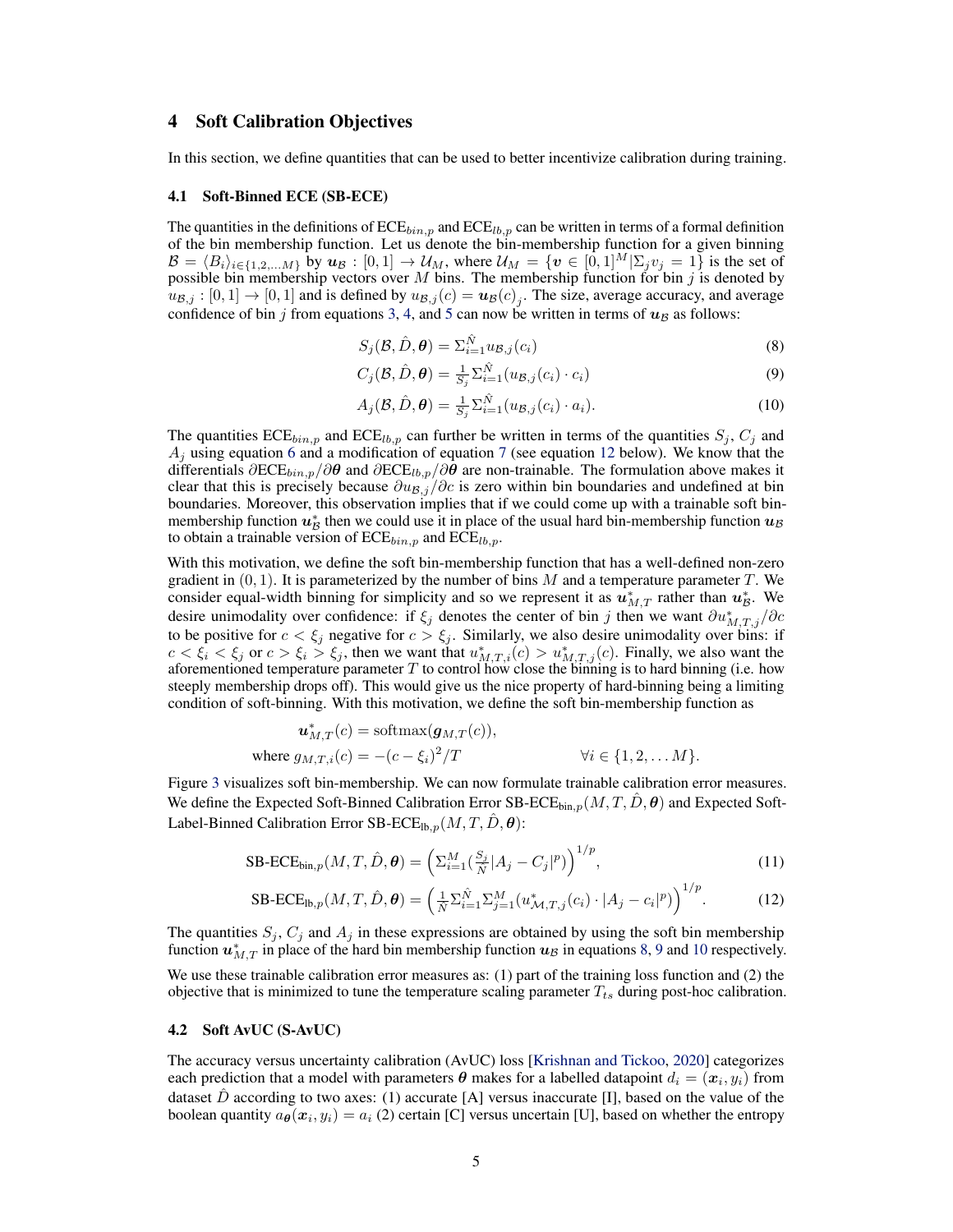

<span id="page-5-2"></span><span id="page-5-0"></span>Figure 3: Visualization of the soft bin membership function which shows that the temperature parameter determines the sharpness of the binning. Soft binning limits to hard binning as temperature tends to zero.

 $h(f_{\theta}(\boldsymbol{x}_i)) = h_i$  of the predictive distribution is above or below a threshold  $\kappa$ . Denote the number of elements from D that fall in each of these 4 categories by  $\hat{n}_{AC}$ ,  $\hat{n}_{AU}$ ,  $\hat{n}_{IC}$  and  $\hat{n}_{IU}$  respectively. The AvUC loss incentivizes the model to be certain when accurate and uncertain when inaccurate:

$$
AvUC(\kappa, \hat{D}, \theta) = \log\left(1 + \frac{n_{AU} + n_{IC}}{n_{AC} + n_{IU}}\right),\tag{13}
$$

where the discrete quantities are relaxed to be differentiable:

<span id="page-5-1"></span>
$$
n_{\text{AU}} = \sum_{i|(x_i, y_i) \in S_{\text{AU}}}(c_i \tanh h_i) \qquad n_{\text{IC}} = \sum_{i|(x_i, y_i) \in S_{\text{IC}}}((1 - c_i)(1 - \tanh h_i))
$$
  
\n
$$
n_{\text{AC}} = \sum_{i|(x_i, y_i) \in S_{\text{AC}}}(c_i(1 - \tanh h_i)) \qquad n_{\text{IU}} = \sum_{i|(x_i, y_i) \in S_{\text{IU}}}((1 - c_i)\tanh h_i).
$$
\n(14)

[Krishnan and Tickoo](#page-10-7) [\[2020\]](#page-10-7) have showed good calibration results using the AvUC loss in SVI settings. However, in our experiments we found that the addition of the AvUC loss term resulted in poorly calibrated models in non-SVI neural network settings (see Appendix [A\)](#page-12-0). One reason for this seems to be that minimizing the AvUC loss results in the model being incentivized to be even more confident in its inaccurate and certain predictions (via minimizing  $n_{\text{IC}}$ ) and even less confident in its accurate and uncertain predictions (via minimizing  $n_{AU}$ ). This conjecture is validated by experimental observations: when we stopped the gradients flowing through the  $c_i$  terms in equation [14,](#page-5-1) we were able to obtain calibrated models (see Appendix [F\)](#page-17-0). Fixing this incentivization issue in a more principled manner than stopping gradients is desirable. Another desirable improvisation is replacing the hard categorization into the certain/uncertain bins with a soft partitioning scheme. We meet both these objectives by defining a notion of soft uncertainty.

We want a limiting case of the soft uncertainty function to be the hard uncertainty function based on an entropy threshold  $\kappa$ . This implies that we will continue to have a parameter  $\kappa$  despite getting rid of the hard threshold. As before, we desire a temperature parameter  $T$  that will determine how close the function is to the hard uncertainty function. The soft uncertainty function  $t_{\kappa,T} : [0,1] \rightarrow [0,1]$ takes as input the [0, 1]-normalized entropy  $h_i^* = h_i / \log(K)$  of the predicted posterior where K is the number of classes. We also need  $\partial t_{\kappa,T}/\partial h^*$  to be positive in [0, 1] and would like  $t_{\kappa,T}$  to satisfy  $\lim_{h^* \to 0} t_{\kappa,T}(h^*) = 0$  and  $\lim_{h^* \to 1} t_{\kappa,T}(h^*) = 1$ . Finally, it would be good to have the  $[0,1]$ identity mapping as a special case of  $t_{\kappa,T}$ -family for some value of  $\kappa$  and T. We now define the soft-uncertainty function in the following way so that it meets all stated desiderata:

$$
t_{\kappa,T}(h^*) = \text{logistic}\left(\frac{1}{T}\log\frac{h^*(1-\kappa)}{(1-h^*)\kappa}\right)
$$

Finally, we define Soft AvUC in terms of soft uncertainty by modifying equations [13](#page-5-2) and [14.](#page-5-1) In our experiments, we use Soft AvUC as part of the loss function to obtain calibrated models.

$$
\text{S-AvUC}(\kappa, T, \hat{D}, \theta) = \log \left( 1 + \frac{n'_{\text{AU}} + n'_{\text{IC}}}{n'_{\text{AC}} + n'_{\text{IU}}} \right),\tag{15}
$$

.

where

$$
n'_{\text{AU}} = \sum_{i|a_i=1} (t_{\kappa,T}(h_i^*) \tanh h_i)
$$
\n
$$
n'_{\text{AC}} = \sum_{i|a_i=1} ((1 - t_{\kappa,T}(h_i^*)) (1 - \tanh h_i))
$$
\n
$$
n'_{\text{AC}} = \sum_{i|a_i=1} ((1 - t_{\kappa,T}(h_i^*)) (1 - \tanh h_i))
$$
\n
$$
n'_{\text{IU}} = \sum_{i|a_i=0} (t_{\kappa,T}(h_i^*) \tanh h_i).
$$
\n(16)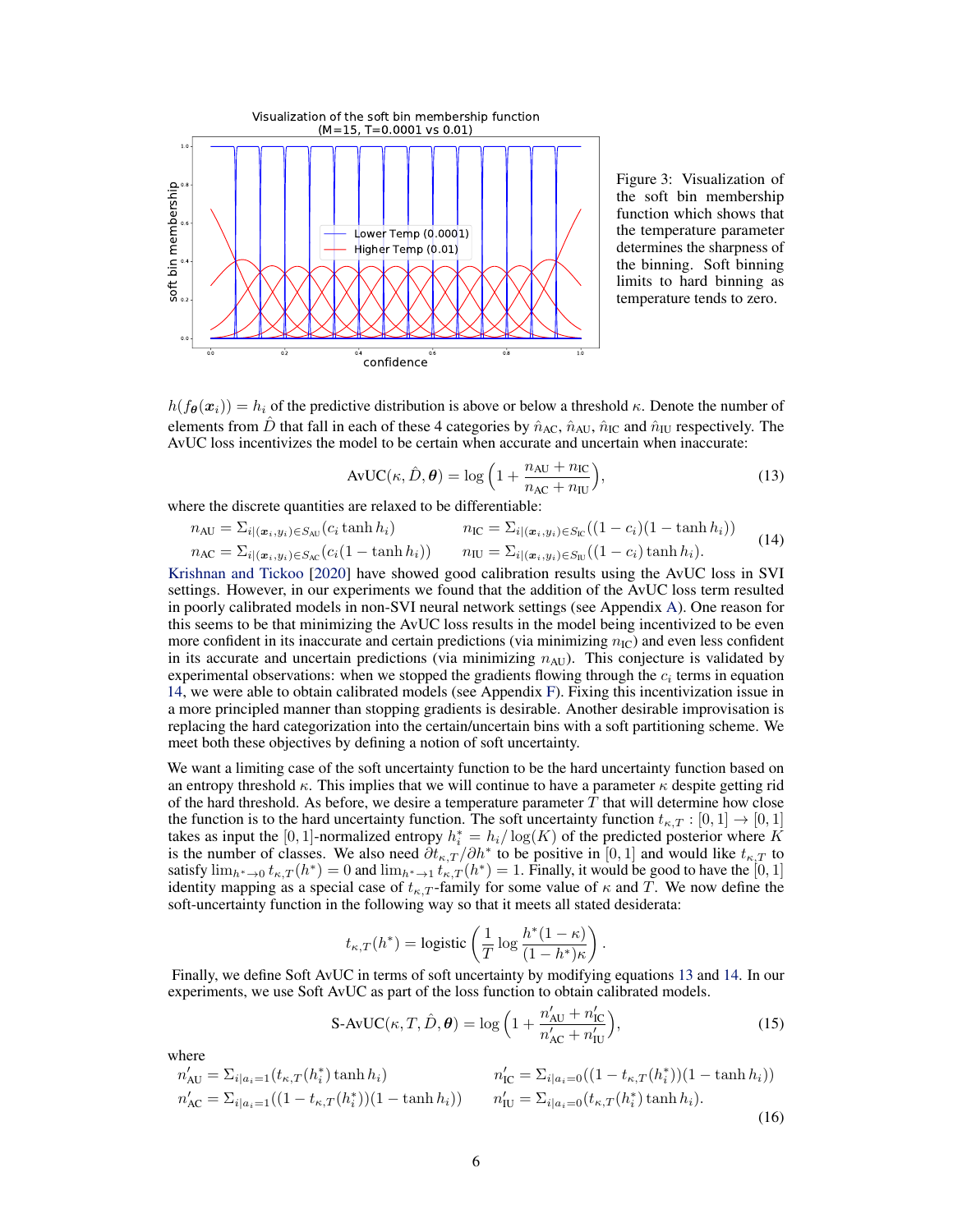

Figure 4: Visualization of the soft uncertainty function  $t_{\kappa,T}(h^*)$  which shows that the parameter  $\kappa$ captures the soft-threshold whereas the parameter T captures the sharpness of the thresholding.

# 5 Results

We compare our Soft Calibration Objectives to recently proposed calibration-incentivizing training objectives MMCE, focal loss, and AvUC on the CIFAR-10, CIFAR-100, and ImageNet datasets. We evaluate the full cross-product of primary and secondary losses: the options for primary loss are cross-entropy (NLL), focal or mean squared error (MSE) loss; and the options for secondary loss are MMCE, AvUC, SB-ECE or S-AvUC. Results for the MSE primary loss and the AvUC secondary loss are in Appendix [A.](#page-12-0) Our experiments build on the Uncertainty Baselines and Robustness Metrics libraries [\[Nado et al.,](#page-11-16) [2021,](#page-11-16) [Djolonga et al.,](#page-10-17) [2020\]](#page-10-17).

#### 5.1 Soft Calibration Objectives for End-to-End Training

Our results demonstrate that training losses which include Soft Calibration Objectives obtain state-ofthe-art single-model ECE on the test set in exchange for less than 1% reduction in accuracy for all three datasets that we experiment with. In fact, our methods (especially S-AvUC) without post-hoc temperature scaling are better than or as good as other methods with or without post-hoc temperature scaling on all three datasets.

The primary losses we work with for CIFAR-10/100 are the cross-entropy (NLL) loss, the focal loss and mean squared error (MSE) loss. Focal loss [\[Mukhoti et al.,](#page-11-4) [2020\]](#page-11-4) and MSE loss [\[Hui and Belkin,](#page-10-9) [2021\]](#page-10-9) have recently shown to outperform the NLL loss in certain settings. The cross-entropy loss outperforms the other two losses on Imagenet, and is thus our sole focus for this dataset.

The primary loss even by itself (especially NLL) can overfit to the train ECE [\[Mukhoti et al.,](#page-11-4) [2020\]](#page-11-4), without help from the soft calibration losses. Even in such settings, we show that soft calibration losses yield reduction of test ECE using a technique we call 'interleaved training' (Appendix [B\)](#page-12-1).

We use the Wide-Resnet-28-10 architecture [\[Zagoruyko and Komodakis,](#page-11-17) [2017\]](#page-11-17) trained for 200 epochs on CIFAR-100 and CIFAR-10. For Imagenet, we use the Resnet-50 [\[He et al.,](#page-10-18) [2015\]](#page-10-18) architecture training for 90 epochs. All our experiments use the SGD with momentum optimizer with momentum fixed to 0.9 and learning rate fixed to 0.1. The loss function we use in our experiments is PL +  $\beta$  · SL +  $\lambda$  · L2 where PL and SL denote the primary and secondary losses respectively and L2 denotes the weight normalization term with  $\ell_2$  norm. We tune the  $\beta$  and  $\lambda$  parameters along with the parameters  $\kappa$  and T relevant to the secondary losses SB-ECE<sub>lb,p</sub> $(M, T, D, \theta)$  and S-AvUC( $\kappa, T, D, \theta$ ). We tune these hyperparameters sequentially. We fix the learning rate schedule and the number of bins  $M$  to keep the search space manageable. Appendix  $G$  has more details of our hyperparameter search.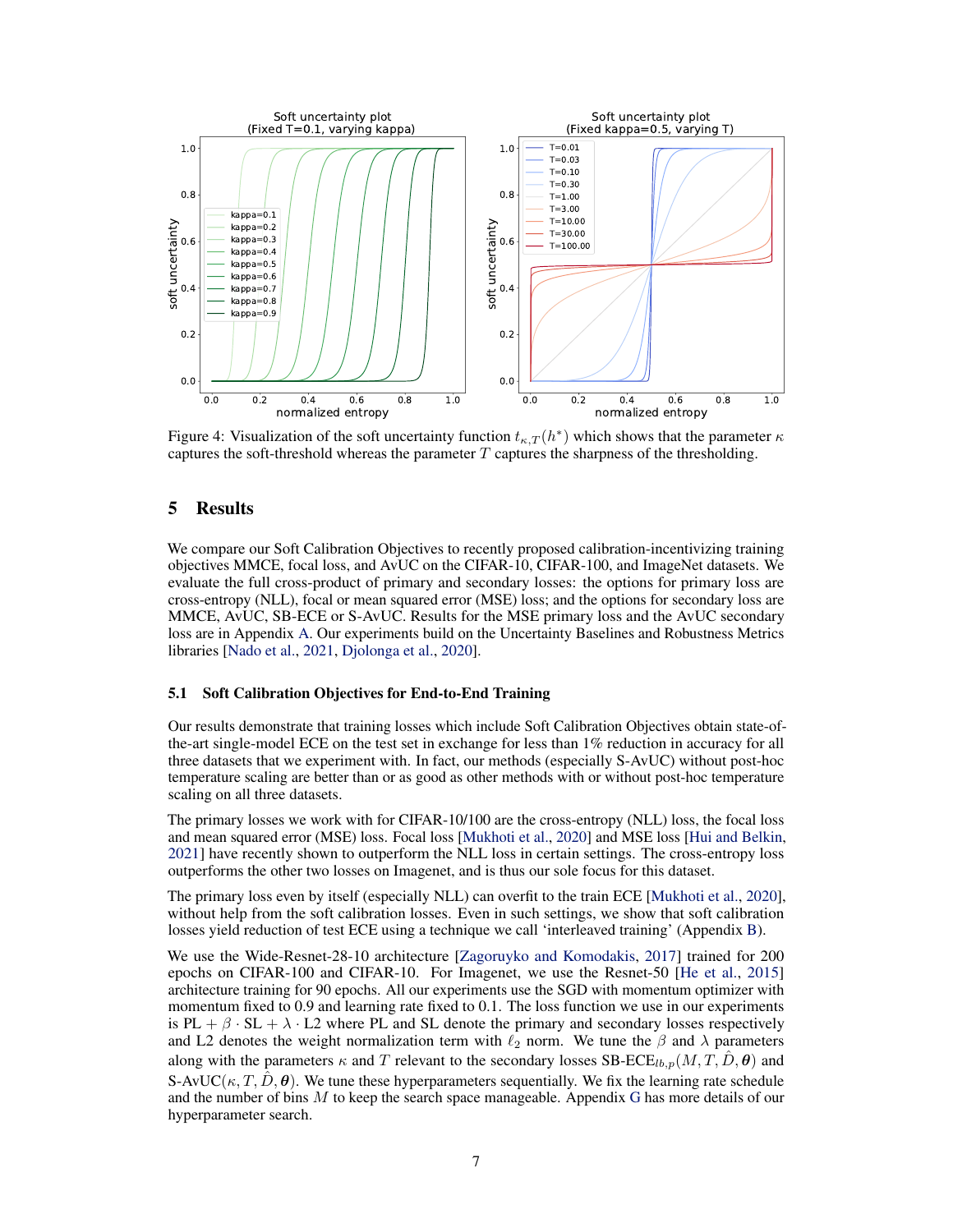<span id="page-7-0"></span>

Figure 5: Soft Calibration Objectives (S-AvUC, SB-ECE), when used as secondary losses with a primary loss, achieve lower ECE (equal-mass binning,  $\ell_2$  norm) than the corresponding primary loss for CIFAR-10, CIFAR-100, and ImageNet. These statistically significant wins come at the cost of less than 1% accuracy (reported at bottom of the bar). Values reported are mean over 10 runs, and the error bars indicate  $\pm 1$  standard error of the mean (SEM). For each dataset (each row) the best (across primary losses) ECE obtained using the S-AvUC and SB-ECE secondary losses is lower than the best ECE obtained using existing techniques.



<span id="page-7-1"></span>Figure 6: Accuracy vs Confidence plots for various methods on CIFAR-100. NLL is significantly overconfident and NLL + MMCE is somewhat overconfident. While Focal loss is underconfident, augmenting it with Soft Calibration Objectives fixes this issue, resulting in curves closest to the ideal.

In Table [1,](#page-8-0) we report the runs with the best ECE values that also came within 1% of the primary loss run with the highest accuracy. Figure [6](#page-7-1) is the accuracy-confidence plot corresponding to Table [1a.](#page-8-0) In Figure [5,](#page-7-0) we visualize the ECE on the test set for all combinations of primary loss, secondary loss and dataset. The best ECE for each dataset is attained using Soft Calibration Objectives as secondary losses. More such figures are in Appendix [D](#page-14-0) and the complete table can be found in Appendix [A.](#page-12-0)

#### 5.2 Soft Calibration Objectives for Post-Hoc Calibration

Standard temperature scaling (TS) uses a cross-entropy objective to optimize the temperature. However, using our differentiable soft binning calibration objective (SB-ECE), we can optimize the temperature using a loss function designed to directly minimize calibration error. In Figure [2](#page-2-1) (and Figure [9](#page-15-0) in Appendix [C\)](#page-12-2), we compare temperature scaling with a soft binning calibration objective (TS-SB-ECE) to standard temperature scaling with a cross-entropy objective (TS) on outof-distribution shifts of increasing magnitude on both CIFAR-10 and CIFAR-100. The distribution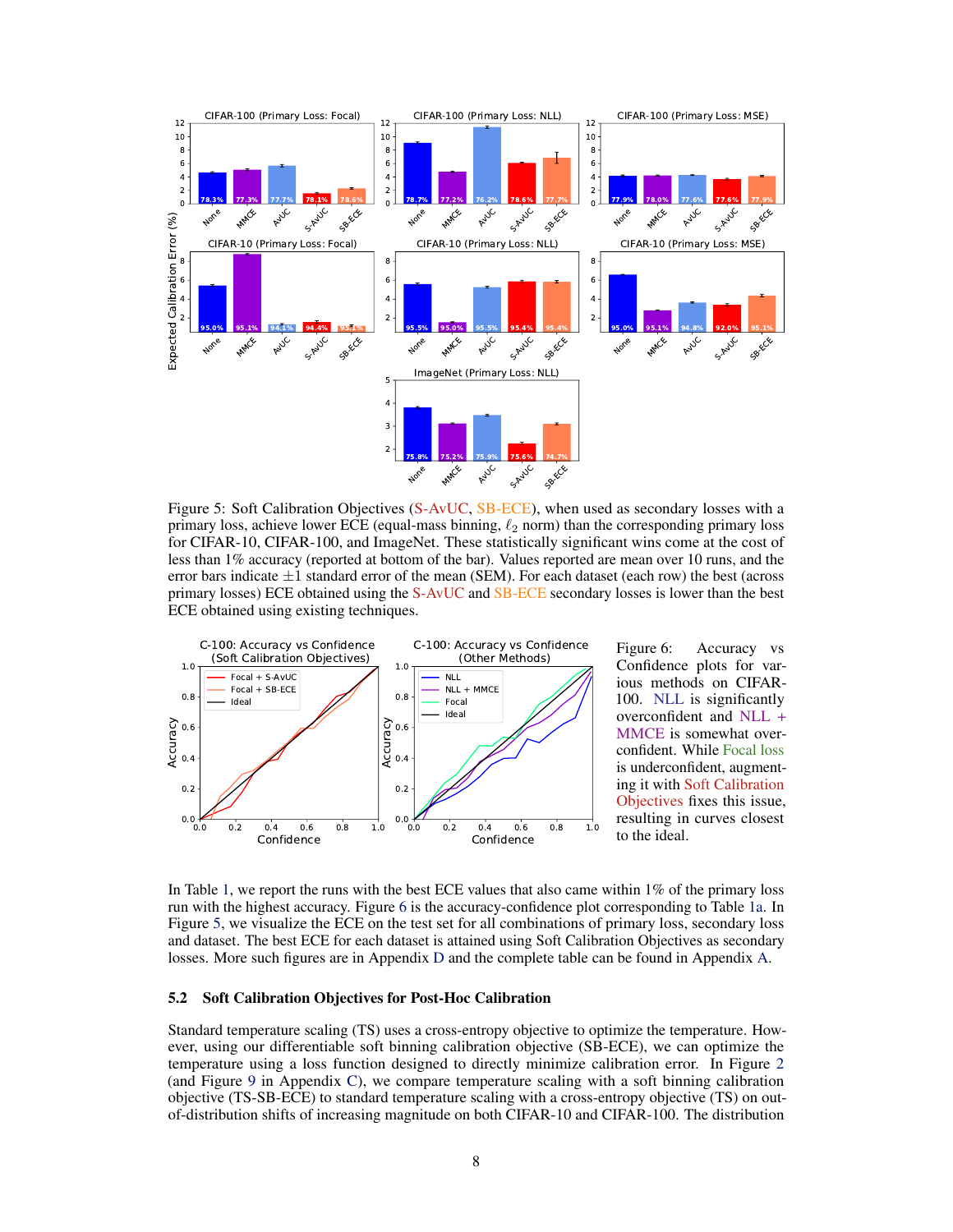<span id="page-8-0"></span>Table 1: We report average accuracy (with standard error across 10 trials), ECE, and ECE obtained after post-hoc temperature scaling (TS) for models trained with different objectives on the CIFAR-10, CIFAR-100, and ImageNet datasets. ECE is computed with the  $\ell_2$  norm and equal-mass binning. We find Soft Calibration Objectives (SB-ECE, S-AvUC) result in better or equivalent ECEs compared to previous methods with or without TS. We also find that TS does not always improve ECE. The best ECE value is highlighted for each dataset. The best ECE with TS value is highlighted if it improves over the best value from the ECE column.

(a) CIFAR-100

#### (b) CIFAR-10

| Loss Fn.                   | Accuracy       | <b>ECE</b>     | <b>ECE with TS</b> | Loss Fn.         | Accuracy       | <b>ECE</b>     | <b>ECE with TS</b> |
|----------------------------|----------------|----------------|--------------------|------------------|----------------|----------------|--------------------|
| NLL.                       | $78.7 + 0.122$ | $9.10 + 0.139$ | $5.36 + 0.091$     | NLL.             | $95.5 + 0.040$ | $5.59 + 0.119$ | $1.95 + 0.127$     |
| $NLL + MMCE$               | $77.2 + 0.072$ | $477+0121$     | $4.06 + 0.138$     | $NLL + MMCE$     | $95.0 + 0.031$ | $155+0053$     | $1.09 + 0.098$     |
| Focal                      | $78.3 + 0.086$ | $4.66 + 0.130$ | $6.47 + 0.140$     | Focal            | $95.0 + 0.085$ | $545+0079$     | $2.69 + 0.190$     |
| $\parallel$ Focal + SB-ECE | $78.6 + 0.062$ | $2.30+0.105$   | $5.16 + 0.108$     | $Focal + SB-ECE$ | $951 + 0.056$  | $1.19 + 0.088$ | $2.08 + 0.143$     |
| $\Box$ Focal + S-AvUC      | $78.1 + 0.084$ | $1.57 + 0.122$ | $4.15 + 0.090$     | $Focal + S-AvUC$ | $94.4 + 0.145$ | $1.58 + 0.146$ | $1.34 + 0.172$     |

(c) ImageNet

| Loss Fn.       | Accuracy         | ECE.             | <b>ECE with TS</b> |
|----------------|------------------|------------------|--------------------|
| NLI.           | $75.8 \pm 0.036$ | $3.81 \pm 0.043$ | $2.17 + 0.045$     |
| $NLL + MMCE$   | $75.2 + 0.048$   | $3.12 + 0.025$   | $2.18 + 0.029$     |
| $NLL + SB-ECE$ | $74.7 + 0.028$   | $3.11 + 0.039$   | $1.92 + 0.024$     |
| $NLL + S-AvUC$ | $75.6 \pm 0.053$ | $2.26 + 0.055$   | $2.02 + 0.041$     |

<span id="page-8-1"></span>

Figure 7: For the CIFAR-10/100 datasets, methods which train for calibration outperform the popular methods - NLL and NLL + TS - under distribution shift. Focal primary loss and MMCE secondary loss result in the lowest ECEs under shift. We note that these methods start off with worse ECEs than our SB-ECE and S-AvUC methods on the test set but end up with better ECE under increasing levels of skew. The OOD datasets that we have used here are CIFAR-10/100-C with skew levels 1-5.

shifts come from either the CIFAR-10-C or CIFAR-100-C datasets. Whereas Figure [2](#page-2-1) focuses on cross-entropy loss, Figure [9](#page-15-0) also has the plots for other primary losses. Table [2](#page-13-0) contains comparisons between the two methods based on test ECE for all combinations of dataset, primary loss and secondary loss. We find that TS-SB-ECE outperforms TS under shift in most cases, and the performance increase is similar across shifts of varying magnitude. Note that temperature scaling (TS) does not always improve ECE, especially when the training loss is different from NLL. In such cases TS-SB-ECE still outperforms TS but may or may not result in ECE improvement.

#### 5.3 Training for Calibration Under Distribution Shift

In previous sections we have shown that training for calibration outperforms the popular cross-entropy loss coupled with post-hoc TS on the in-distribution test set. We find that methods which train for calibration (not always our proposed methods) also outperform the cross-entropy loss with TS under dataset shift. Prior work has shown that temperature scaling can perform poorly under distribution shift [\[Ovadia et al.,](#page-11-13) [2019\]](#page-11-13), and our experiments reproduce this issue. Moreover, we show that training for calibration makes progress towards fixing this problem. However, different methods perform best under distribution shift on different datasets. Whereas S-AvUC does well on ImageNet OOD (see figure [8\)](#page-9-0), Focal loss does better than our methods on CIFAR-10-C and CIFAR-100-C (see figure [7\)](#page-8-1). We cannot prescribe one method in particular under distribution shift given these results but we have shown a crucial benefit of using methods to train for calibration as a whole.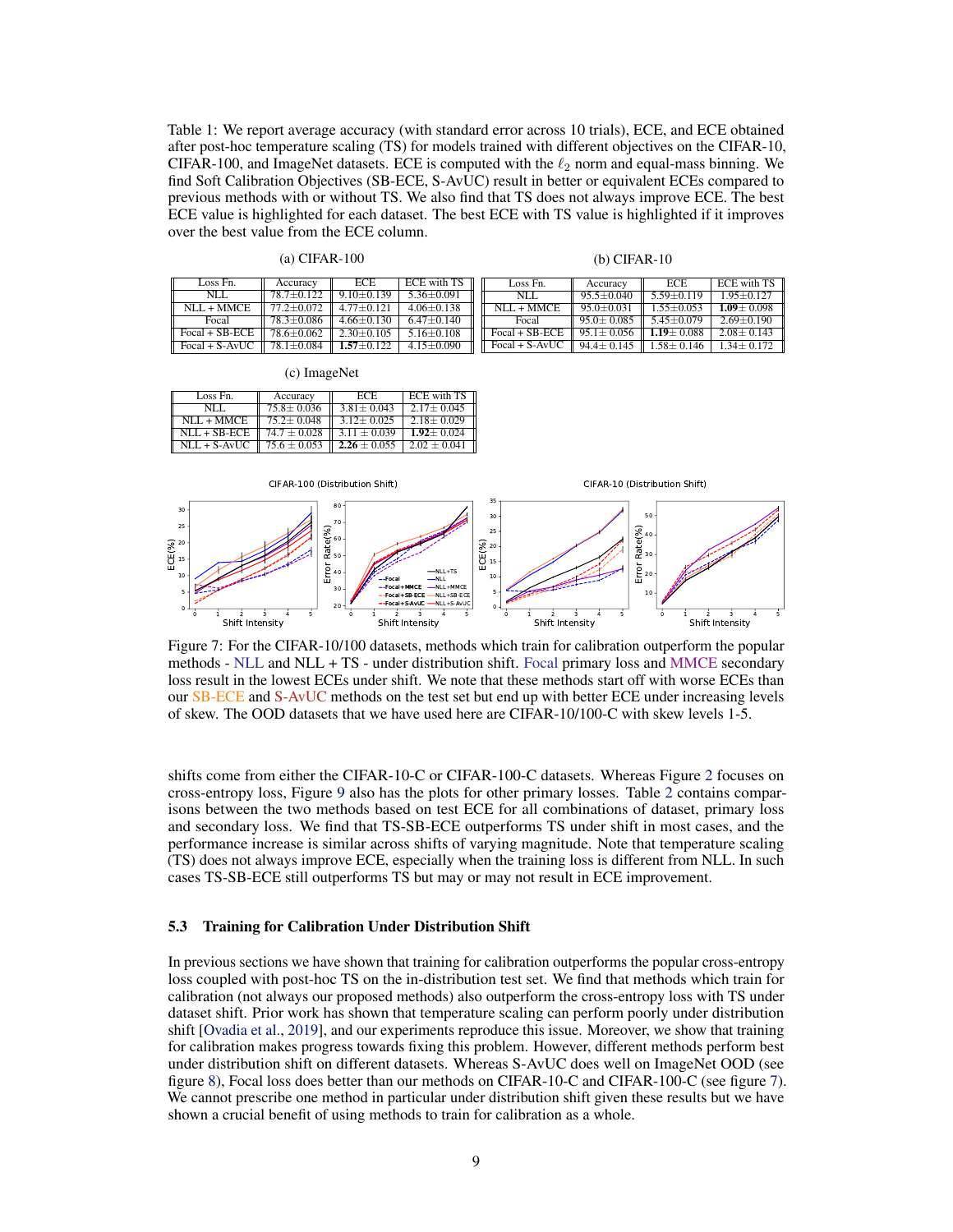<span id="page-9-0"></span>

Figure 8: A comparison of methods for ImageNet (primary loss: cross-entropy) shows that the S-AvUC secondary loss yields lowest ECEs under dataset shift. Error bars are  $\pm 1$  SEM over 10 runs.

# 6 Conclusions

We proposed Soft Calibration Objectives motivated by the goal of directly training models for calibration. These objectives - SB-ECE and S-AvUC - are softened versions of the usual ECE measure and the recently-proposed AvUC loss, respectively. They are easy-to-implement augmentations to the popular cross-entropy loss. We performed a thorough comparison of existing methods of training for calibration. Our experiments show that methods based on soft-calibration objectives can be used to obtain the best ECE among such methods in exchange for less than 1% drop in accuracy. We note that a model being better calibrated overall does not necessarily mean that it is better calibrated for every group and hence the fairness of our methods as well as related methods must be studied. However, our methods of training-for-calibration can be adapted to encourage fairness by applying the methods separately to each protected group.

Even when one does not wish to incorporate secondary losses to train for calibration, we showed that post-hoc temperature scaling works better when tuned using the SB-ECE objective instead of the standard cross-entropy loss. Practitioners can easily replace the cross-entropy loss with our SB-ECE loss when performing post-hoc temperature scaling.

Finally, we demonstrated that the uncertainty estimates of methods which train for calibration generalize better under dataset shift as compared to post-hoc calibration, which is a fundamental motivation for transitioning to training for calibration.

## Acknowledgements

The authors thank Brennan McConnell and Mohammad Khajah who conducted initial explorations of soft binning calibration loss. The authors also thank Zack Nado, D. Sculley and Jeremiah Liu for help with implementation and suggestions for the writeup.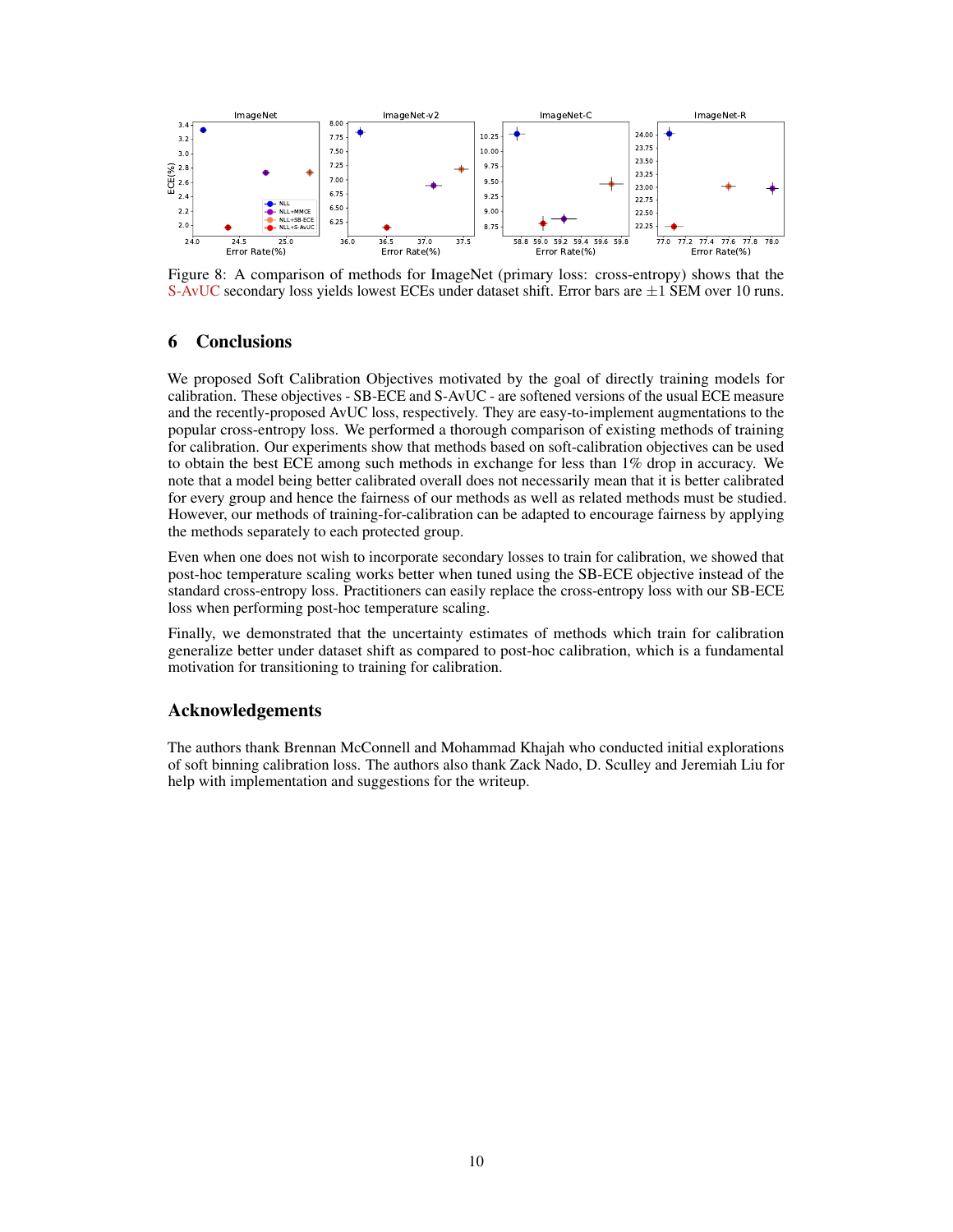# **References**

- <span id="page-10-11"></span>Mari-Liis Allikivi and Meelis Kull. Non-parametric Bayesian isotonic calibration: Fighting overconfidence in binary classification. In *ECML/PKDD*, 2019.
- <span id="page-10-1"></span>Mariusz Bojarski, D. Testa, Daniel Dworakowski, Bernhard Firner, Beat Flepp, Prasoon Goyal, L. Jackel, Mathew Monfort, Urs Muller, Jiakai Zhang, X. Zhang, Jake Zhao, and Karol Zieba. End to end learning for self-driving cars. *ArXiv*, abs/1604.07316, 2016.
- <span id="page-10-3"></span>R. Caruana, Yin Lou, J. Gehrke, Paul Koch, M. Sturm, and Noémie Elhadad. Intelligible models for healthcare: Predicting pneumonia risk and hospital 30-day readmission. *Proceedings of the 21th ACM SIGKDD International Conference on Knowledge Discovery and Data Mining*, 2015.
- <span id="page-10-6"></span>Terrance Devries and Graham W. Taylor. Learning confidence for out-of-distribution detection in neural networks. *ArXiv*, abs/1802.04865, 2018.
- <span id="page-10-17"></span>Josip Djolonga, Minderer Matthias, Zack Nado, Jeremy Nixon, Rob Romijnders, Dustin Tran, and Mario Lucic. Robustness Metrics, 2020. URL [https://github.com/google-research/](https://github.com/google-research/robustness_metrics) [robustness\\_metrics](https://github.com/google-research/robustness_metrics).
- <span id="page-10-15"></span>Michael Dusenberry, Ghassen Jerfel, Yeming Wen, Yian Ma, Jasper Snoek, Katherine Heller, Balaji Lakshminarayanan, and Dustin Tran. Efficient and scalable bayesian neural nets with rank-1 factors. In *International conference on machine learning*, pages 2782–2792. PMLR, 2020.
- <span id="page-10-0"></span>Chuan Guo, Geoff Pleiss, Yu Sun, and Kilian Q. Weinberger. On calibration of modern neural networks. *ArXiv*, abs/1706.04599, 2017.
- <span id="page-10-13"></span>Kartik Gupta, Amir M. Rahimi, Thalaiyasingam Ajanthan, Thomas Mensink, C. Sminchisescu, and R. Hartley. Calibration of neural networks using splines. *ArXiv*, abs/2006.12800, 2020.
- <span id="page-10-18"></span>Kaiming He, Xiangyu Zhang, Shaoqing Ren, and Jian Sun. Deep residual learning for image recognition, 2015.
- <span id="page-10-9"></span>Like Hui and Mikhail Belkin. Evaluation of neural architectures trained with square loss vs crossentropy in classification tasks, 2021.
- <span id="page-10-2"></span>Xiaoqian Jiang, M. Osl, J. Kim, and L. Ohno-Machado. Calibrating predictive model estimates to support personalized medicine. *Journal of the American Medical Informatics Association : JAMIA*, 19:263 – 274, 2012.
- <span id="page-10-4"></span>Simon Kocbek, Primoz Kocbek, Leona Cilar, and Gregor Stiglic. Local interpretability of calibrated prediction models: A case of type 2 diabetes mellitus screening test. *arXiv preprint arXiv:2006.13815*, 2020.
- <span id="page-10-7"></span>R. Krishnan and O. Tickoo. Improving model calibration with accuracy versus uncertainty optimization. *ArXiv*, abs/2012.07923, 2020.
- <span id="page-10-5"></span>Volodymyr Kuleshov and S. Ermon. Estimating uncertainty online against an adversary. In *AAAI*, 2017.
- <span id="page-10-12"></span>Meelis Kull, Telmo de Menezes e Silva Filho, and Peter A. Flach. Beta calibration: a well-founded and easily implemented improvement on logistic calibration for binary classifiers. In *AISTATS*, 2017.
- <span id="page-10-10"></span>Meelis Kull, Miquel Perelló-Nieto, Markus Kängsepp, Telmo de Menezes e Silva Filho, Hao Song, and Peter A. Flach. Beyond temperature scaling: Obtaining well-calibrated multiclass probabilities with Dirichlet calibration. In *NeurIPS*, 2019.
- <span id="page-10-8"></span>A. Kumar, Sunita Sarawagi, and Ujjwal Jain. Trainable calibration measures for neural networks from kernel mean embeddings. In *ICML*, 2018.

<span id="page-10-16"></span>Ananya Kumar, Percy Liang, and Tengyu Ma. Verified uncertainty calibration. In *NeurIPS*, 2019.

<span id="page-10-14"></span>Balaji Lakshminarayanan, A. Pritzel, and C. Blundell. Simple and scalable predictive uncertainty estimation using deep ensembles. In *NeurIPS*, 2017.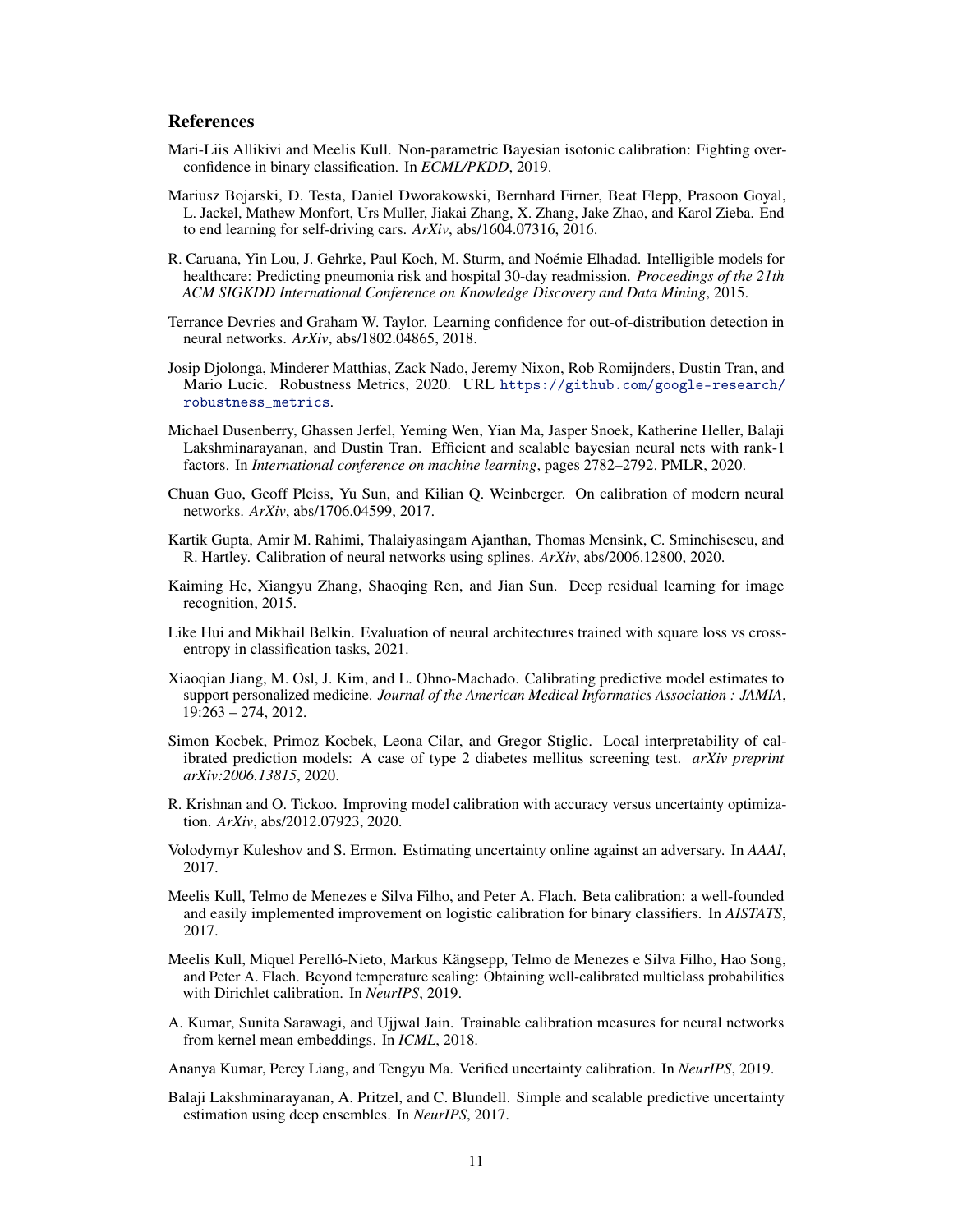- <span id="page-11-5"></span>Tsung-Yi Lin, Priya Goyal, Ross Girshick, Kaiming He, and Piotr Dollár. Focal loss for dense object detection, 2018.
- <span id="page-11-7"></span>M. E. J. Masson and G. R. Loftus. Using confidence intervals for graphically based data interpretation. *Canadian Journal of Experimental Psychology*, 57:203–220, 2003. URL [http://web.uvic.ca/](http://web.uvic.ca/psyc/masson/ML03.pdf) [psyc/masson/ML03.pdf](http://web.uvic.ca/psyc/masson/ML03.pdf).
- <span id="page-11-4"></span>Jishnu Mukhoti, Viveka Kulharia, Amartya Sanyal, S. Golodetz, P. Torr, and P. Dokania. Calibrating deep neural networks using focal loss. *ArXiv*, abs/2002.09437, 2020.
- <span id="page-11-6"></span>Rafael Müller, Simon Kornblith, and Geoffrey Hinton. When does label smoothing help?, 2020.
- <span id="page-11-16"></span>Zachary Nado, Neil Band, Mark Collier, Josip Djolonga, Michael Dusenberry, Sebastian Farquhar, Angelos Filos, Marton Havasi, Rodolphe Jenatton, Ghassen Jerfel, Jeremiah Liu, Zelda Mariet, Jeremy Nixon, Shreyas Padhy, Jie Ren, Tim Rudner, Yeming Wen, Florian Wenzel, Kevin Murphy, D. Sculley, Balaji Lakshminarayanan, Jasper Snoek, Yarin Gal, and Dustin Tran. Uncertainty Baselines: Benchmarks for uncertainty  $\&$  robustness in deep learning, 2021. URL [https:](https://github.com/google/uncertainty-baselines) [//github.com/google/uncertainty-baselines](https://github.com/google/uncertainty-baselines).
- <span id="page-11-11"></span>M. Naeini and G. Cooper. Binary classifier calibration using an ensemble of near isotonic regression models. *2016 IEEE 16th International Conference on Data Mining (ICDM)*, pages 360–369, 2016.
- <span id="page-11-2"></span>M. Naeini, G. Cooper, and M. Hauskrecht. Obtaining well calibrated probabilities using Bayesian binning. *Proceedings of the ... AAAI Conference on Artificial Intelligence. AAAI Conference on Artificial Intelligence*, 2015:2901–2907, 2015.
- <span id="page-11-3"></span>Jeremy Nixon, Michael W Dusenberry, Linchuan Zhang, Ghassen Jerfel, and Dustin Tran. Measuring calibration in deep learning. In *CVPR Workshops*, 2019.
- <span id="page-11-13"></span>Yaniv Ovadia, E. Fertig, J. Ren, Zachary Nado, D. Sculley, S. Nowozin, Joshua V. Dillon, Balaji Lakshminarayanan, and Jasper Snoek. Can you trust your model's uncertainty? Evaluating predictive uncertainty under dataset shift. In *NeurIPS*, 2019.
- <span id="page-11-8"></span>J. Platt. Probabilistic outputs for support vector machines and comparisons to regularized likelihood methods. 1999.
- <span id="page-11-0"></span>Geoff Pleiss, Manish Raghavan, Felix Wu, Jon Kleinberg, and Kilian Q. Weinberger. On fairness and calibration, 2017.
- <span id="page-11-15"></span>R. Roelofs, N. Cain, Jonathon Shlens, and M. Mozer. Mitigating bias in calibration error estimation. *ArXiv*, abs/2012.08668, 2020.
- <span id="page-11-1"></span>Zhihui Shao, Jianyi Yang, and Shaolei Ren. Calibrating deep neural network classifiers on out-ofdistribution datasets. *ArXiv*, abs/2006.08914, 2020.
- <span id="page-11-14"></span>Yeming Wen, Dustin Tran, and Jimmy Ba. BatchEnsemble: an alternative approach to efficient ensemble and lifelong learning. *arXiv preprint arXiv:2002.06715*, 2020.
- <span id="page-11-12"></span>Jonathan Wenger, H. Kjellström, and Rudolph Triebel. Non-parametric calibration for classification. In *AISTATS*, 2020.
- <span id="page-11-10"></span>B. Zadrozny and C. Elkan. Obtaining calibrated probability estimates from decision trees and naive Bayesian classifiers. In *ICML*, 2001.
- <span id="page-11-9"></span>B. Zadrozny and C. Elkan. Transforming classifier scores into accurate multiclass probability estimates. *Proceedings of the eighth ACM SIGKDD international conference on Knowledge discovery and data mining*, 2002.

<span id="page-11-17"></span>Sergey Zagoruyko and Nikos Komodakis. Wide residual networks, 2017.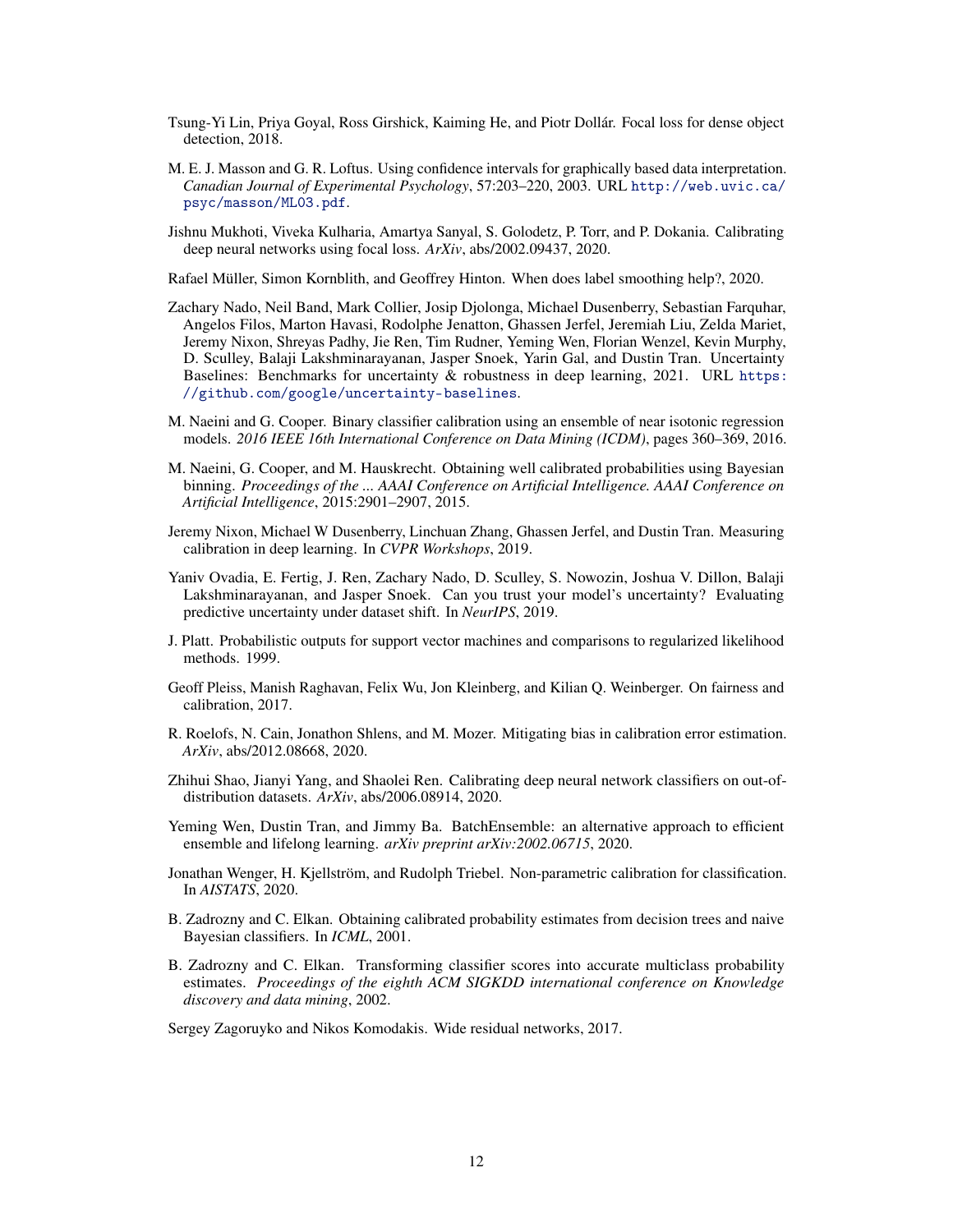# <span id="page-12-0"></span>A Complete Table of Results

We perform thorough experimentation for the full cross-product of primary and secondary losses for each dataset. We tune several hyperparameters (section [G\)](#page-18-0) for each of these settings. For the CIFAR-100 and CIFAR-10 datasets we consider three primary loss functions: cross-entropy, MSE, and Focal. For ImageNet, we consider only the cross-entropy primary loss since the other two did not match its performance in our experiments. We consider five secondary losses: MMCE [\[Kumar](#page-10-8) [et al.,](#page-10-8) [2018\]](#page-10-8), AvUC [\[Krishnan and Tickoo,](#page-10-7) [2020\]](#page-10-7), AvUC-GS (section [F\)](#page-17-0), SB-ECE (section 4.1), and S-AvUC (section 4.2). We also consider the setting with no secondary loss. This leads to 18 configurations (3  $\times$  6) for CIFAR-100, 18 configurations (3  $\times$  6) for CIFAR-10 and 6 configurations  $(1 \times 6)$  for ImageNet for a total of 42 hyperparameter tunings. The results for the "best" (section [G\)](#page-18-0) hyperparameter configuration for each of these settings are listed in Table [2.](#page-13-0)

In order to measure calibration of a model we consider (1) the ECE of the trained model, (2) the ECE with standard post-hoc temperature scaling, and (3) the ECE with post-hoc temperature scaling for the SB-ECE objective. The ECE measured here is  $\ell_2$  norm equal-mass ECE with 15 bins. We showed in Figure [1](#page-2-0) that the S-AvUC loss performs best aggregated across settings of datasets and primary losses. However, there isn't one secondary loss that is always the best for every setting. Even so, we do see that for all three datasets, the best ECE values for the trained model result from Soft Calibration Objectives used as secondary losses. These wins come at the cost of less than 1% accuracy. Soft Calibration Objectives are also either the best or equivalent to other methods for all datasets when we consider the numbers after temperature scaling. Note that post-hoc temperature scaling doesn't always help and should be used only if applying it results in better calibration than the trained model on some held out dataset.

# <span id="page-12-1"></span>B Train Set Memorization and Interleaved Training

The NLL primary loss has recently shown to heavily overfit the train ECE [\[Mukhoti et al.,](#page-11-4) [2020\]](#page-11-4) in some settings. In these cases, it essentially memorizes the train set, achieving near-perfect accuracy and calibration on it without help from any calibration-incentivizing losses. This raises a question about the effectiveness of using soft calibration during training for reducing test ECE in such settings.

We saw this happen on 2 of our 7 dataset + primary loss settings (CIFAR-100/10 datasets with the NLL primary loss; see table [3\)](#page-14-1). As expected, using Soft Calibration Objectives as secondary training losses did not help reduce train ECE here. To fix this issue, we modified the training procedure. The train set was split into two - the 'majority' train set and the 'held-out' train set. Each epoch was also correspondingly split into two - the first part optimized NLL on the majority train set and the second part optimized Soft Calibration Objectives on the held-out train set. This way we avoided incentivizing something that was already overfit. The second part of each epoch incentivized the predicted distribution to have higher entropy. We call this 'interleaved training'.

We observed that Soft Calibration Objectives with interleaved training helped reduce test ECE relative to baseline on CIFAR-100 + NLL, as can be seen in table [2.](#page-13-0) For a fixed primary loss, the recommendation to practitioners is to either (1) have a calibration dataset and use interleaving if it yields better ECE on it or (2) in absence of a calibration dataset, use interleaving if train ECE is suspiciously low (e.g. less than 1%). Another approach is to replace the primary loss which overfits (e.g. NLL) with one that doesn't (e.g. Focal) and then use Soft Calibration Objectives for further gains.

# <span id="page-12-2"></span>C Soft Calibration Objectives for Post-Hoc Temperature Scaling

We have seen in Figure [2](#page-2-1) that temperature scaling for the SB-ECE objective (TS-SB-ECE) outperforms standard temperature scaling (TS) both in- and out-of-distribution for models trained with the popular NLL loss on the CIFAR-100 and CIFAR-10 datasets. We see in figure [9](#page-15-0) that this also holds true for the Focal and MSE primary losses. Whereas temperature scaling does not always help to improve calibration, particularly out-of-distribution, we do see that TS-SB-ECE outperforms standard TS in most cases. We plot comparisons for only 6 of our 42 settings in figure [9](#page-15-0) for the sake of conciseness - these are for the CIFAR-100 and CIFAR-10 datasets for models trained using each of the three primary losses. The plots demonstrate that TS-SB-ECE outperforms TS on the i.i.d. test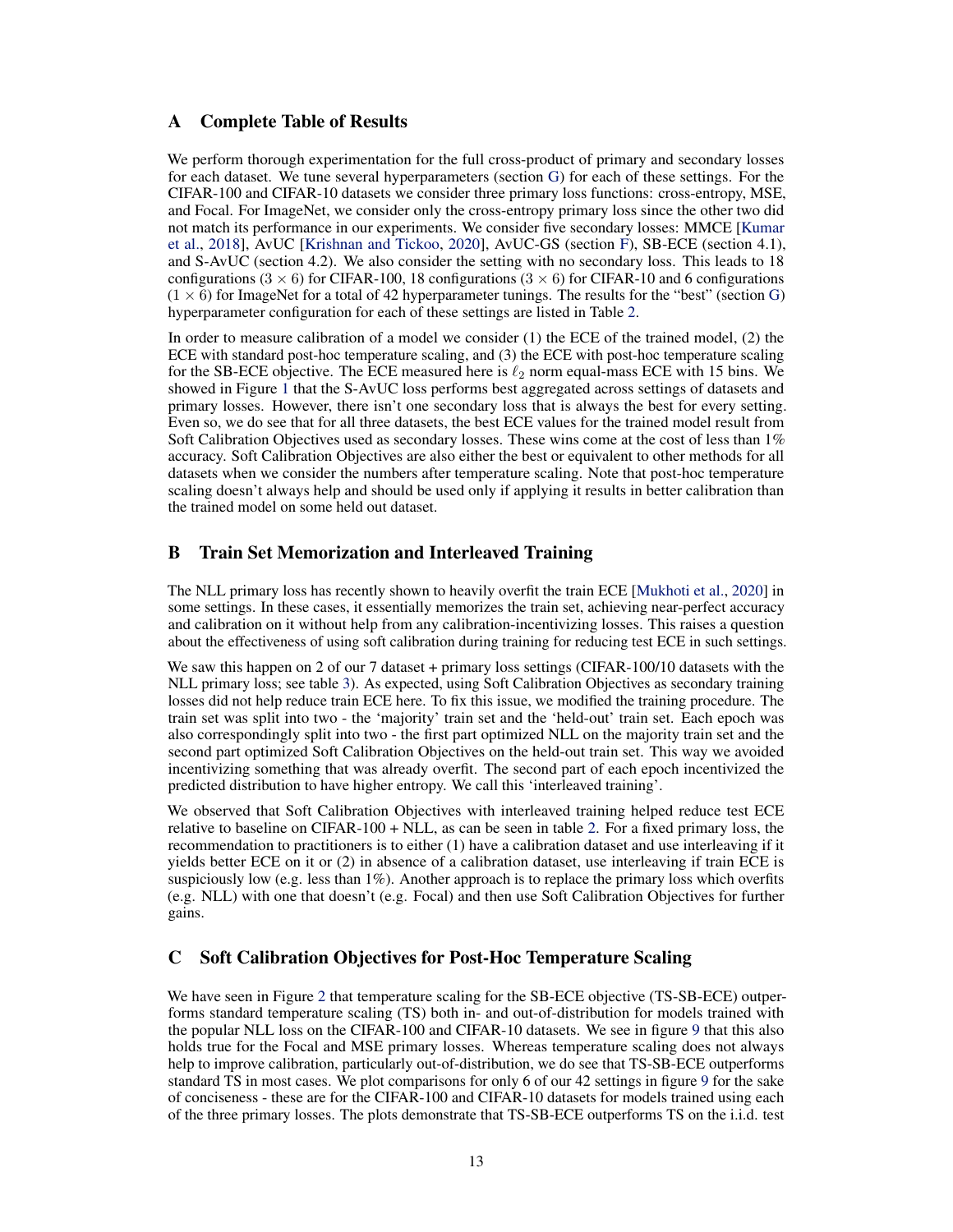<span id="page-13-0"></span>Table 2: Results for the full cross-product of experimental settings between primary and secondary losses for CIFAR-100, CIFAR-10 and ImageNet. We report average accuracy, ECE and ECE obtained after post-hoc temperature scaling (TS, TS-SB-ECE) for each of the 42 configurations after hyperparameter tuning. These metrics corresponding to the best hyperparameter configuration for that setting. ECE is computed with the  $\ell_2$  norm and equal-mass binning. Each cell reports average  $\pm$ SEM across 10 runs. The best ECE numbers for each dataset in each of the three ECE columns are highlighted. We see that the best ECE values for all three datasets are obtained using Soft Calibration Objectives as secondary losses.

|                 |            |                     | Accuracy                                                                             | <b>ECE</b>                           | $ECE+TS$                             | ECE+TS-SB-ECE                                                |
|-----------------|------------|---------------------|--------------------------------------------------------------------------------------|--------------------------------------|--------------------------------------|--------------------------------------------------------------|
| Dataset         | Primary    | Secondary           |                                                                                      |                                      |                                      |                                                              |
| CIFAR-100       | <b>NLL</b> | $<$ none $>$        | $78.7 \pm 0.122$                                                                     | $9.10 \pm 0.139$                     | $5.36 \pm 0.091$                     | $4.69 \pm 0.069$                                             |
|                 |            | <b>MMCE</b>         | $77.2 \pm 0.072$                                                                     | $4.77 \pm 0.121$                     | $4.06 \pm 0.138$                     | $4.11 \pm 0.173$                                             |
|                 |            | AvUC                | $76.2 \pm 0.146$                                                                     | $11.4 \pm 0.175$                     | $4.40 \pm 0.190$                     | $7.64 \pm 0.187$                                             |
|                 |            | AvUC-GS             | $78.3 \pm 0.126$                                                                     | $6.21 \pm 0.084$                     | $8.36 \pm 0.166$                     | $5.40 \pm 0.241$                                             |
|                 |            | S-AvUC              | $78.6 \pm 0.079$                                                                     | $6.10 \pm 0.095$                     | $9.13 \pm 0.085$                     | $5.88 \pm 0.243$                                             |
|                 |            | <b>SB-ECE</b>       | $77.7 \pm 0.167$                                                                     | $6.86 \pm 0.839$                     | 3.18 $\pm$ 0.093                     | $3.51 \pm 0.314$                                             |
|                 | Focal      | $<$ none $>$        | $78.\overline{3} \pm \overline{0.086}$                                               | $\bar{4.66} \pm 0.130$               | $\overline{6.47} \pm 0.140$          | $\overline{4}.\overline{84} \pm \overline{0}.\overline{115}$ |
|                 |            | <b>MMCE</b>         | $77.3 \pm 0.104$                                                                     | $5.07 \pm 0.147$                     | $3.58 \pm 0.098$                     | $2.82 \pm 0.110$                                             |
|                 |            | AvUC                | $77.7 \pm 0.145$                                                                     | $5.68 \pm 0.181$                     | $5.87 \pm 0.182$                     | $3.93 \pm 0.209$                                             |
|                 |            | AvUC-GS             | $78.1 \pm 0.056$                                                                     | $3.38 \pm 0.109$                     | $4.89 \pm 0.118$                     | $2.91 \pm 0.122$                                             |
|                 |            | S-AvUC              | $78.1 \pm 0.084$                                                                     | $1.57 \pm 0.122$                     | $4.15 \pm 0.090$                     | $2.89 \pm 0.077$                                             |
|                 |            | <b>SB-ECE</b>       | $78.6 \pm 0.062$                                                                     | $2.30 \pm 0.105$                     | $5.16 \pm 0.108$                     | $4.10 \pm 0.095$                                             |
|                 | <b>MSE</b> | $<$ none $>$        | $\overline{7}\overline{7}.\overline{9} \pm \overline{0}.\overline{0}8\overline{9}$ . | $\overline{4.17} \pm 0.122$          | $\overline{5.22} \pm 0.126$          | $\bar{4}.\bar{7}9 \pm 0.28\bar{1}$                           |
|                 |            | <b>MMCE</b>         | $78.0 \pm 0.071$                                                                     | $4.22 \pm 0.085$                     | $5.06 \pm 0.108$                     | $4.90 \pm 0.111$                                             |
|                 |            | AvUC                | $77.6 \pm 0.134$                                                                     | $4.27 \pm 0.067$                     | $5.29 \pm 0.125$                     | $4.42 \pm 0.224$                                             |
|                 |            | AvUC-GS             | $77.8 \pm 0.041$                                                                     | $4.31 \pm 0.114$                     | $5.03 \pm 0.091$                     | $4.15 \pm 0.135$                                             |
|                 |            | S-AvUC              | $77.6 \pm 0.104$                                                                     | $3.69 \pm 0.122$                     | $4.60 \pm 0.144$                     | $4.26 \pm 0.322$                                             |
|                 |            | <b>SB-ECE</b>       | $77.9 \pm 0.071$                                                                     | $4.14 \pm 0.100$                     | $5.00 \pm 0.092$                     | $4.27 \pm 0.184$                                             |
| $CIFAR-10$      | <b>NLL</b> | $none$              | $95.5 \pm 0.040$                                                                     | $5.59 \pm 0.119$                     | $1.95 \pm 0.127$                     | $1.16 \pm 0.106$                                             |
|                 |            | <b>MMCE</b>         | $95.0 \pm 0.031$                                                                     | $1.55\pm0.053$                       | $1.09 \pm 0.098$                     | $1.45 \pm 0.114$                                             |
|                 |            | AvUC                | $95.5 \pm 0.053$                                                                     | $5.27 \pm 0.101$                     | $2.39 \pm 0.110$                     | $1.30 \pm 0.106$                                             |
|                 |            | AvUC-GS             | $95.6 \pm 0.036$                                                                     | $4.94 \pm 0.109$                     | $2.07 \pm 0.129$                     | $1.31 \pm 0.072$                                             |
|                 |            | S-AvUC              | $95.4 \pm 0.027$                                                                     | $5.87 \pm 0.113$                     | $2.24\pm0.130$                       | $1.20 \pm 0.115$                                             |
|                 |            | <b>SB-ECE</b>       | $95.4 \pm 0.043$                                                                     | $5.84 \pm 0.121$                     | $2.28 \pm 0.091$                     | $1.27 \pm 0.139$                                             |
|                 | Focal      | $<$ none $>$        | $\bar{.95.0} \pm \bar{0.085}^\circ$                                                  | $5.45 \pm 0.079$                     | $\bar{2.69} \pm 0.190$               | $\overline{1.77} \pm \overline{0.115}$                       |
|                 |            | <b>MMCE</b>         | $95.1 \pm 0.068$                                                                     | $8.74 \pm 0.059$                     | $3.13 \pm 0.110$                     | $2.16 \pm 0.210$                                             |
|                 |            | AvUC                | $94.1 \pm 0.128$                                                                     | $1.34 \pm 0.084$                     | $2.53 \pm 0.124$                     | $1.12 \pm 0.133$                                             |
|                 |            | AvUC-GS             | $95.2 \pm 0.063$                                                                     | $1.39 \pm 0.081$                     | $2.30 \pm 0.125$                     | $1.46 \pm 0.108$                                             |
|                 |            | S-AvUC              | $94.4 \pm 0.145$                                                                     | $1.58 \pm 0.146$                     | $1.34 \pm 0.172$                     | $1.05 \pm 0.197$                                             |
|                 |            | SB-ECE              | $95.1 \pm 0.056$                                                                     | $1.19 \pm 0.088$                     | $2.08 \pm 0.143$                     | $1.38 \pm 0.187$                                             |
|                 | <b>MSE</b> | $none$              | $\bar{.}9\bar{5}.\bar{0}\pm\bar{0}.\bar{0}\bar{4}1\bar{1}$                           | $\overline{6.58} + \overline{0.034}$ | $\bar{5}.\bar{3}3 \pm 0.\bar{1}22$   | $\overline{4.43} \pm \overline{0.106}$                       |
|                 |            | <b>MMCE</b>         | $95.1 \pm 0.034$                                                                     | $2.82 \pm 0.046$                     | $3.23 \pm 0.137$                     | $2.34 \pm 0.141$                                             |
|                 |            | AvUC                | $94.8 \pm 0.050$                                                                     | $3.64 \pm 0.066$                     | $4.72 \pm 0.139$                     | $4.01 \pm 0.178$                                             |
|                 |            | AvUC-GS             | $94.8 \pm 0.031$                                                                     | $5.44 \pm 0.146$                     | $5.56 \pm 0.151$                     | $5.20 \pm 0.173$                                             |
|                 |            | S-AvUC              | $92.0 \pm 0.117$                                                                     | $3.40 \pm 0.126$                     | $1.87 \pm 0.080$                     | $1.50 \pm 0.134$                                             |
|                 | <b>NLL</b> | <b>SB-ECE</b>       | $95.1 \pm 0.056$                                                                     | $4.37 \pm 0.143$                     | $5.08 \pm 0.159$                     | $4.26 \pm 0.136$                                             |
| <b>ImageNet</b> |            | $<$ none $>$        | $75.8 \pm 0.036$                                                                     | $3.81 \pm 0.043$                     | $2.17 \pm 0.045$                     | $3.32 \pm 0.043$                                             |
|                 |            | <b>MMCE</b><br>AvUC | $75.2 \pm 0.048$<br>$75.9 \pm 0.035$                                                 | $3.12 \pm 0.025$<br>$3.48 \pm 0.041$ | $2.18 \pm 0.029$                     | $2.68 \pm 0.022$                                             |
|                 |            |                     |                                                                                      |                                      | $3.37\pm0.037$                       | $3.18 \pm 0.036$                                             |
|                 |            | AvUC-GS<br>S-AvUC   | $75.8 \pm 0.035$<br>$75.6 \pm 0.053$                                                 | $3.84 \pm 0.030$<br>$2.26 \pm 0.055$ | $3.15 \pm 0.028$<br>$2.02 \pm 0.041$ | $3.44 \pm 0.034$<br>$1.92 \pm 0.046$                         |
|                 |            |                     |                                                                                      |                                      |                                      |                                                              |
|                 |            | <b>SB-ECE</b>       | $74.7 \pm 0.028$                                                                     | $3.11 \pm 0.039$                     | $1.92 \pm 0.024$                     | $2.62 \pm 0.039$                                             |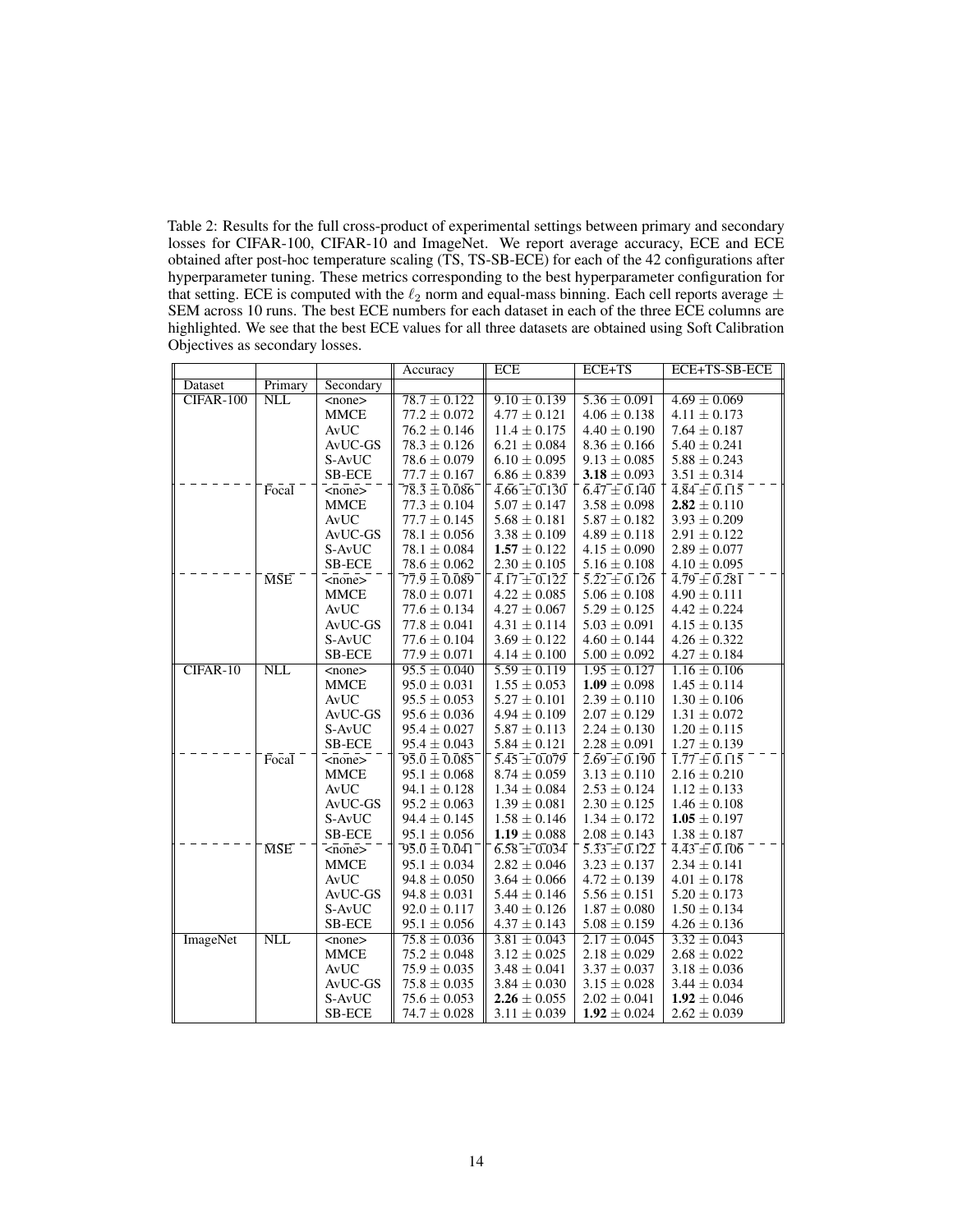<span id="page-14-1"></span>Table 3: Overcofident training set memorization happens in 2 of our 7 dataset + primary loss settings. This is characterized by a very low train ECE (in bold) and a high ratio of train ECE to test ECE (in bold). ECE is computed with the  $\ell_1$  norm and equal-width binning. We use interleaved training with Soft Calibration Objectives as secondary losses in these 2 cases to reduce train ECE.

| Dataset   | Primary Loss | <b>Test ECE</b> | Train ECE | Test ECE / Train ECE |
|-----------|--------------|-----------------|-----------|----------------------|
| CIFAR-100 | NLL.         | 6.88%           | $0.45\%$  | 15.14                |
|           | Focal        | $4.21\%$        | 9.18%     | 0.46                 |
|           | <b>MSE</b>   | $3.51\%$        | 2.49%     | 1.41                 |
| CIFAR-10  | NLL.         | 2.66%           | $0.05\%$  | 49.82                |
|           | Focal        | 5.28%           | 7.13%     | 0.74                 |
|           | <b>MSE</b>   | $6.53\%$        | 9.82%     | 0.66                 |
| Imagenet  | NLL          | $3.35\%$        | 4.34%     | 0.77                 |

set and under all levels of skew in the CIFAR-100-C and CIFAR-10-C datasets. Table [2](#page-13-0) shows that TS-SB-ECE outperforms TS in 35 of the 42 settings that we experiment on. We conclude that Soft Calibration Objectives can be used to improve upon TS - the popular post-hoc calibration method.

A pertinent follow-up question for temperature scaling is whether we can take this approach of directly optimizing temperature for SB-ECE a step further and directly optimize temperature for (hard-binned) ECE instead. ECE is not trainable, but we might still be able to do a search for temperature. Indeed, multi-resolution search to optimize temperature for hard-binned ECE (hereby, TS-HB-ECE) is an alternative to gradient-based training of temperature for soft-binned ECE (i.e. TS-SB-ECE). Our results suggest that this might be promising. This approach is worth investigating further.

The two methods have potential advantages and disadvantages. TS-HB-ECE has higher variance than TS-SB-ECE for a given sample size, which risks a suboptimal solution even if TS-HB-ECE is the quantity we wish to optimize. TS-HB-ECE is also less computationally efficient than TS-SB-ECE. To formally compare complexities, assume that we want to compute top-label equal-width ECE and that we save logits in the last training epoch. Let K be the number of classes,  $N_c$  be size of the recalibration dataset and  $V$  be the number of temperature values inspected for multi-resolution search. Assuming that the gradient-based method trains for a small constant number of epochs, the post-processing complexity for TS-SB-ECE is  $O(N_cK)$  and for TS-HB-ECE is  $O(VN_cK)$ . The quantity  $V$  may not be small if we want to get close to the optimal temperature. Consequently, this cost difference can be high for language models with large vocabularies and a lot of training data.

# <span id="page-14-0"></span>D Reliability Plots

In this section, we use reliability plots (figure [10\)](#page-16-0) to compare the calibration of models trained using different training objectives for CIFAR-100, CIFAR-10 and ImageNet. We compare the cross-entropy baseline with each of the proposed methods to train for calibration: Focal loss [\[Lin et al.,](#page-11-5) [2018\]](#page-11-5), MSE Loss [\[Hui and Belkin,](#page-10-9) [2021\]](#page-10-9), MMCE loss [\[Kumar et al.,](#page-10-8) [2018\]](#page-10-8), S-AvUC and SB-ECE. We do not include the AvUC [\[Krishnan and Tickoo,](#page-10-7) [2020\]](#page-10-7) loss since it does not help to improve calibration for non-Bayesian neural networks (section [F\)](#page-17-0). We find that NLL results in overconfident models and that adding MMCE as a secondary loss to the NLL primary loss reduces the amount of overconfidence. The MSE primary loss results in models that are overconfident for some confidence bins and underconfident for others, which helps to explain why temperature scaling is not as effective for MSE as compared to Focal and NLL (see table [2\)](#page-13-0). Focal loss, on the other hand, results in underconfident models. This is also seen in the ECE vs average uncertainty plots (figure [10\)](#page-16-0), where we find that NLL results in least average uncertainty for all datasets whereas Focal loss is amongst the highest average uncertainties for both CIFAR-100 and CIFAR-10. Obtaining both lower ECE and lower average uncertainty simultaneously as compared to the standard cross-entropy loss remains an open challenge. Finally we note that models trained using Soft Calibration Objectives as secondary losses are the most visually calibrated for all three datasets, consistent with our findings in Section 5.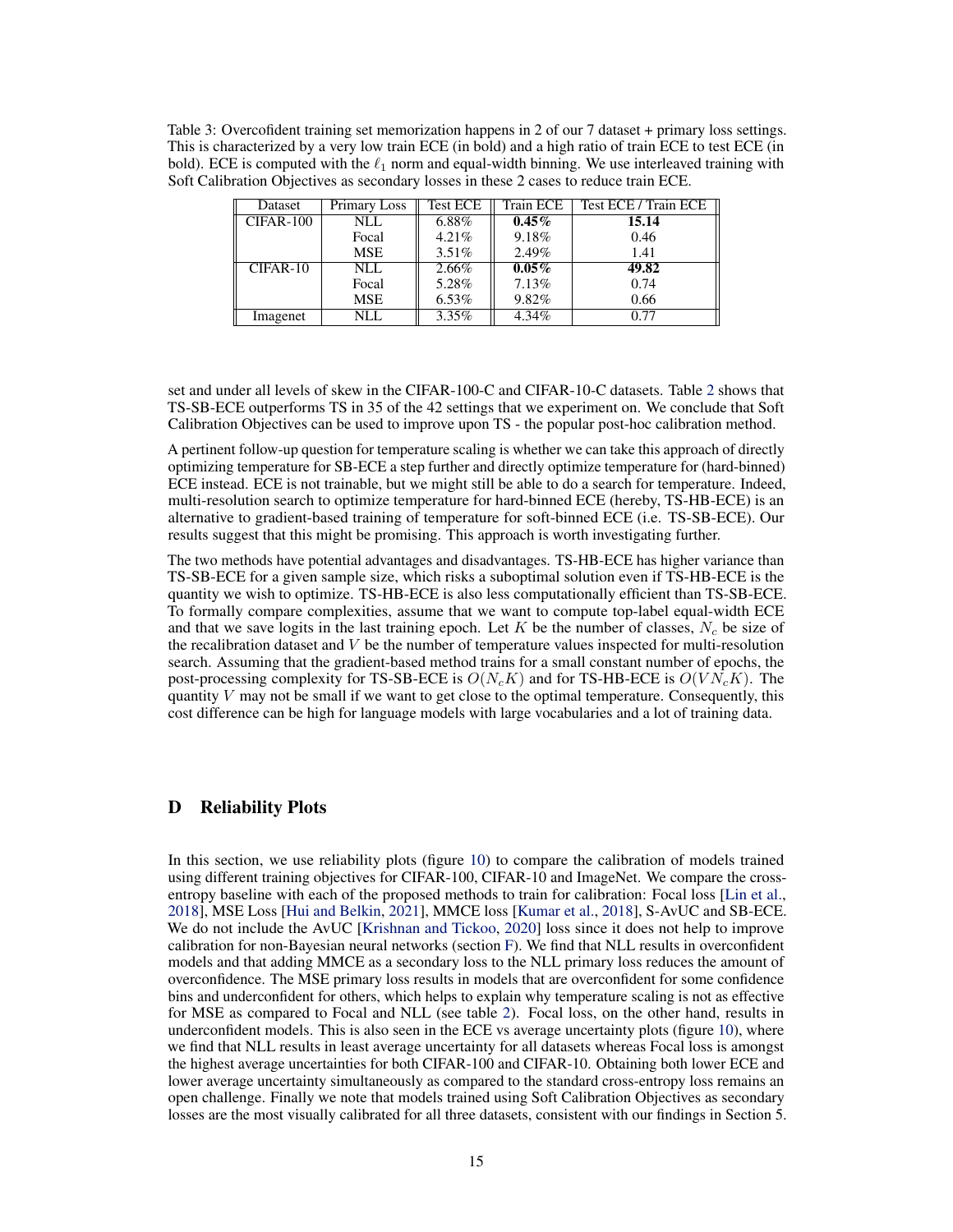<span id="page-15-0"></span>

Figure 9: Post-hoc temperature scaling with the soft calibration error objective (TS-SB-ECE) outperforms standard post-hoc temperature scaling (TS), particularly under distribution shift. This result holds across datasets (left and right panels), distribution shift intensities (along abscissa) and training objectives (rows). The ECE value (equal-mass binning,  $\ell_2$  norm) shown is the mean ECE across all corruption types in CIFAR-10-C and CIFAR-100-C. Error bars are  $\pm 1$  standard error of mean (SEM), corrected for intrinsic variability due to type of corruption [\[Masson and Loftus,](#page-11-7) [2003\]](#page-11-7)

.

## E Other Calibration Measures

Even though ECE is the most popular metric for measuring calibration, it has issues related to consistency and bias [\[Nixon et al.,](#page-11-3) [2019,](#page-11-3) [Kumar et al.,](#page-10-16) [2019,](#page-10-16) [Roelofs et al.,](#page-11-15) [2020,](#page-11-15) [Gupta et al.,](#page-10-13) [2020\]](#page-10-13). Debiased CE [\[Kumar et al.,](#page-10-16) [2019\]](#page-10-16) and mean-sweep CE [\[Roelofs et al.,](#page-11-15) [2020\]](#page-11-15) have been shown to have lesser bias and more consistency across the number of bins parameter than ECE whereas KS-error [\[Gupta et al.,](#page-10-13) [2020\]](#page-10-13) avoids binning altogether.

We have validated our findings on CIFAR-100 and CIFAR-10 using KS-error and mean-sweep CE. The findings based on these measures (table [4\)](#page-17-1) are consistent with those based on ECE i.e. soft-calibration objectives outperform all other methods. We have reported results corresponding only to tables [1a](#page-8-0) and [1b](#page-8-0) for conciseness rather than those correponding to the full table [2.](#page-13-0) As stated before, these account for the best-performing experiments on these datasets and in particular the best results for the cross-entropy baseline, Focal loss [\[Mukhoti et al.,](#page-11-4) [2020\]](#page-11-4) and MMCE [\[Kumar et al.,](#page-10-8) [2018\]](#page-10-8).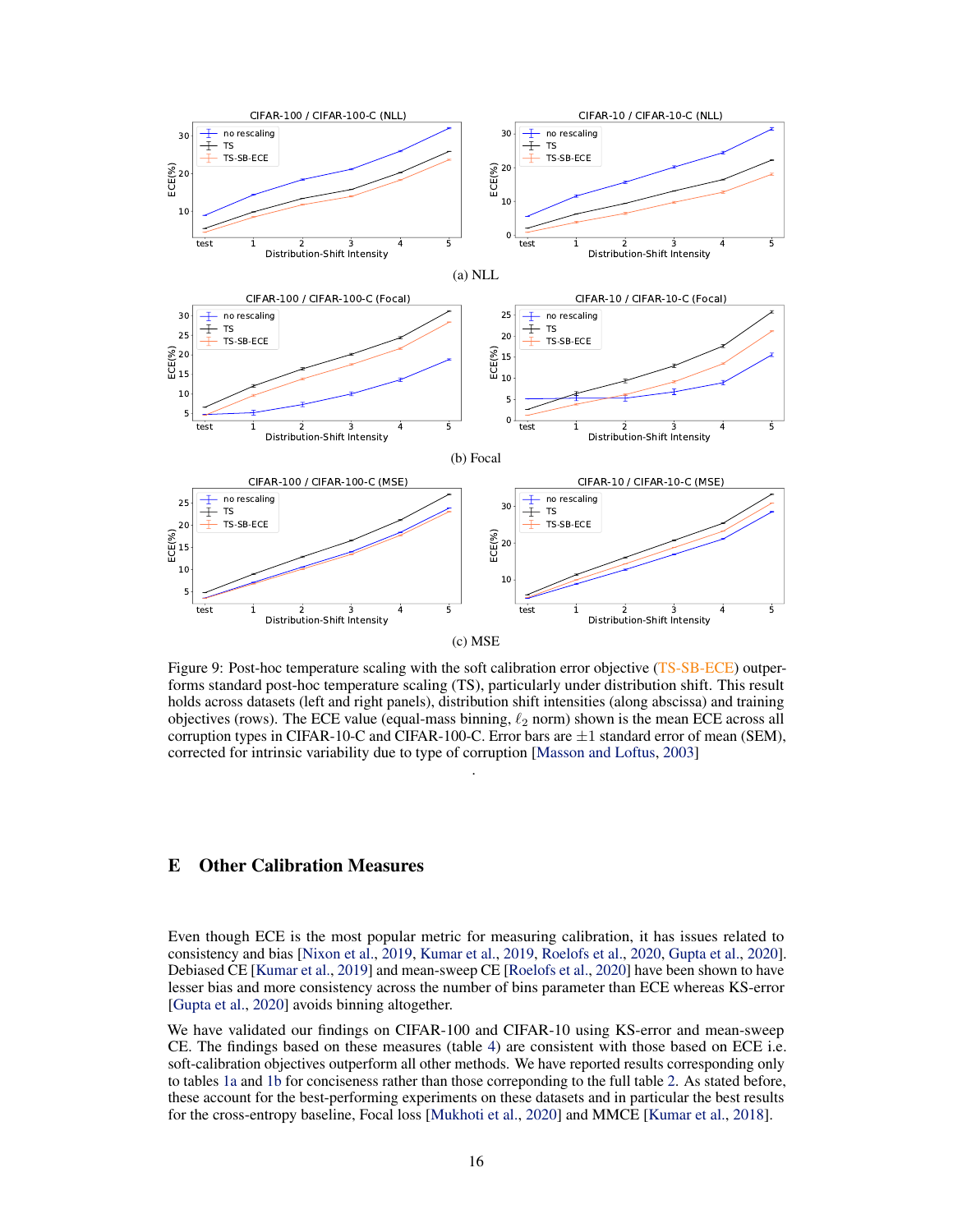<span id="page-16-0"></span>

Figure 10: Models trained with the NLL loss are overconfident across all three datasets. Adding MMCE as a secondary loss reduces the overconfidence. The MSE loss results in underconfidence and overconfidence for different bins. Models trained with Focal loss are underconfident. Soft Calibration Objectives (S-AvUC, SB-ECE) result in the most visually calibrated reliability plots across all datasets. Note that the high confidence regions have much higher density than the low confidence regions and are thus more critical to the ECE value.

In the ECE vs average uncertainty plots, we see that Focal and NLL losses result in the highest and lowest average uncertainties respectively. S-AvUC results in the lowest ECE in all three datasets and SB-ECE is the next best for CIFAR-10 and CIFAR-100. Obtaining lower ECE as well as lower average uncertainty as compared to the NLL loss remains an open challenge.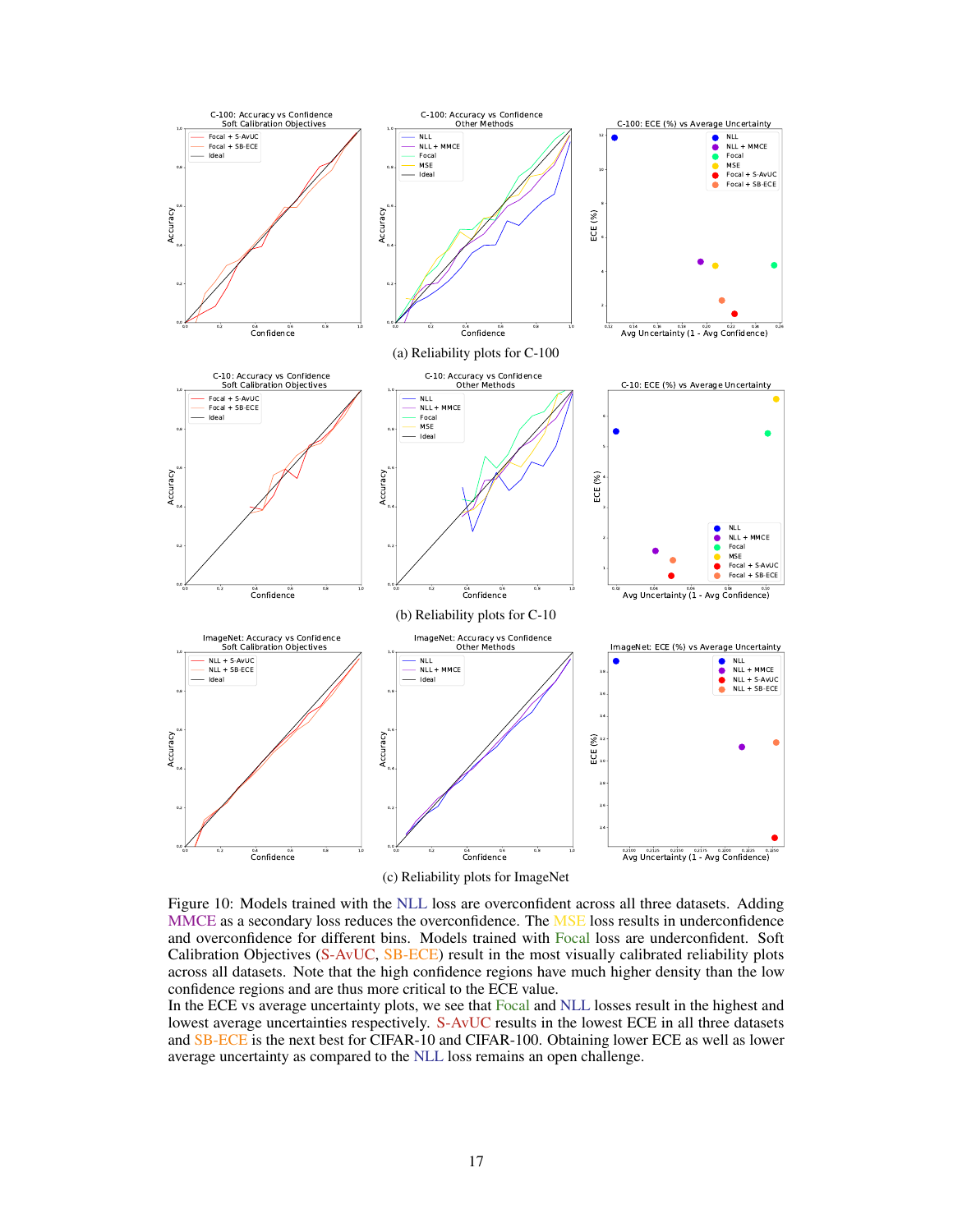<span id="page-17-1"></span>Table 4: We report accuracy, average ECE, KS-Error and mean-sweep CE for the CIFAR-10 and CIFAR-100 datasets corresponding to the entries in tables [1a](#page-8-0) and [1b.](#page-8-0) Mean-sweep CE is computed with the  $\ell_2$  norm and equal-mass binning. KS-error is computed as originally defined with the  $\ell_1$ norm. These additional measures further demonstrate that soft-calibration objectives outperform all other methods.

| Loss Fn.          | Accuracy | ECE  | KS-Error | mean-sweep CE |
|-------------------|----------|------|----------|---------------|
| NLI.              | 78.7     | 9.10 | 6.71     | 9.02          |
| $NLL + MMCE$      | 77.2     | 4.77 | 3.27     | 4 77          |
| Focal             | 78.3     | 4.66 | 4.20     | 4.57          |
| $Focal + SB-ECE$  | 78.6     | 2.30 | 0.71     | 2.21          |
| Focal + $S$ -AvUC | 78.T     | 1.57 | 0.51     | 1.24          |

(a) CIFAR-100

| Loss Fn.                | Accuracy | ECE  | KS-Error | mean-sweep CE |
|-------------------------|----------|------|----------|---------------|
| NLL.                    | 95.5     | 5.59 | 2.64     | 4.78          |
| $NLL + \overline{MMCE}$ | 95.0     | 1.55 | 0.83     | 1.30          |
| Focal                   | 95.0     | 5.45 | 5.22     | 5.41          |
| $Focal + SB-ECE$        | 95.1     | 1.19 | 0.41     | 0.77          |
| $Focal + S-AvUC$        | 94.4     | 1.58 | 0.66     | 1.43          |

(b) CIFAR-10

### <span id="page-17-0"></span>F AvUC with Gradient Stopping

The AvUC loss [\[Krishnan and Tickoo,](#page-10-7) [2020\]](#page-10-7) was proposed to train for calibration in Stochastic Variational Inference (SVI) settings. It is based on the idea of giving an incentive to the model to be certain when accurate and uncertain when inaccurate via a secondary loss. The secondary loss term is described in equations [13](#page-5-2) and [14.](#page-5-1) These are restated here for readability.

$$
AvUC(\kappa, \hat{D}, \theta) = \log\left(1 + \frac{n_{AU} + n_{IC}}{n_{AC} + n_{IU}}\right),\tag{13}
$$

$$
n_{\text{AU}} = \sum_{i | (\boldsymbol{x}_i, y_i) \in S_{\text{AU}}}(c_i \tanh h_i) \qquad n_{\text{IC}} = \sum_{i | (\boldsymbol{x}_i, y_i) \in S_{\text{IC}}}\left((1 - c_i)(1 - \tanh h_i)\right) \qquad n_{\text{AC}} = \sum_{i | (\boldsymbol{x}_i, y_i) \in S_{\text{IC}}}(c_i(1 - \tanh h_i)) \qquad n_{\text{IU}} = \sum_{i | (\boldsymbol{x}_i, y_i) \in S_{\text{IU}}}((1 - c_i) \tanh h_i). \qquad (14)
$$

Note that  $S_{AU}$ ,  $S_{IC}$ ,  $S_{AC}$  and  $S_{IU}$  form a partition of datapoints from the training batch D which fall in each of the four categories resulting from two classifications: (1) accurate [A] vs. inaccurate [I] based on whether the model's prediction is correct and (2) certain [C] vs uncertain [U] whether the model's entropy is above or below a threshold  $\kappa$ . In our experiments we tune  $\kappa$  rather than inferring it from the first few epochs as was suggested in [\[Krishnan and Tickoo,](#page-10-7) [2020\]](#page-10-7). Despite this additional degree of freedom, we consistently observe that the originally proposed AvUC loss does not help for calibration in non-Bayesian settings.

A closer look at equations [13](#page-5-2) and [14](#page-5-1) suggests that this might be because of some of the incentives provided by the secondary loss. As observed in section 4.2, minimizing the AvUC loss results in the model being incentivized to be even more confident in its inaccurate and certain predictions via minimizing  $n_{\text{IC}}$ , specifically the  $(1 - c_i)$  multiplicand. Similarly, it also encourages the model to be even less confident in its accurate and uncertain predictions via minimizing  $n_{AU}$ , specifically the  $c_i$ multiplicand.

To test whether these misincentives are really the cause of our observations, we conduct experiments with a variant of the loss where we stop gradients flowing through the  $(1 - c_i)$  and  $c_i$  multiplicands in each of the four expressions in equation [14.](#page-5-1) We denote this modified version of the AvUC loss as the AvUC-GS loss, where "GS" denotes gradient stopping. The experiments confirm our hypothesis we observe that the AvUC-GS secondary loss helps in improving calibration in situations where the original AvUC secondary loss did not. This observation holds across datasets and primary losses. This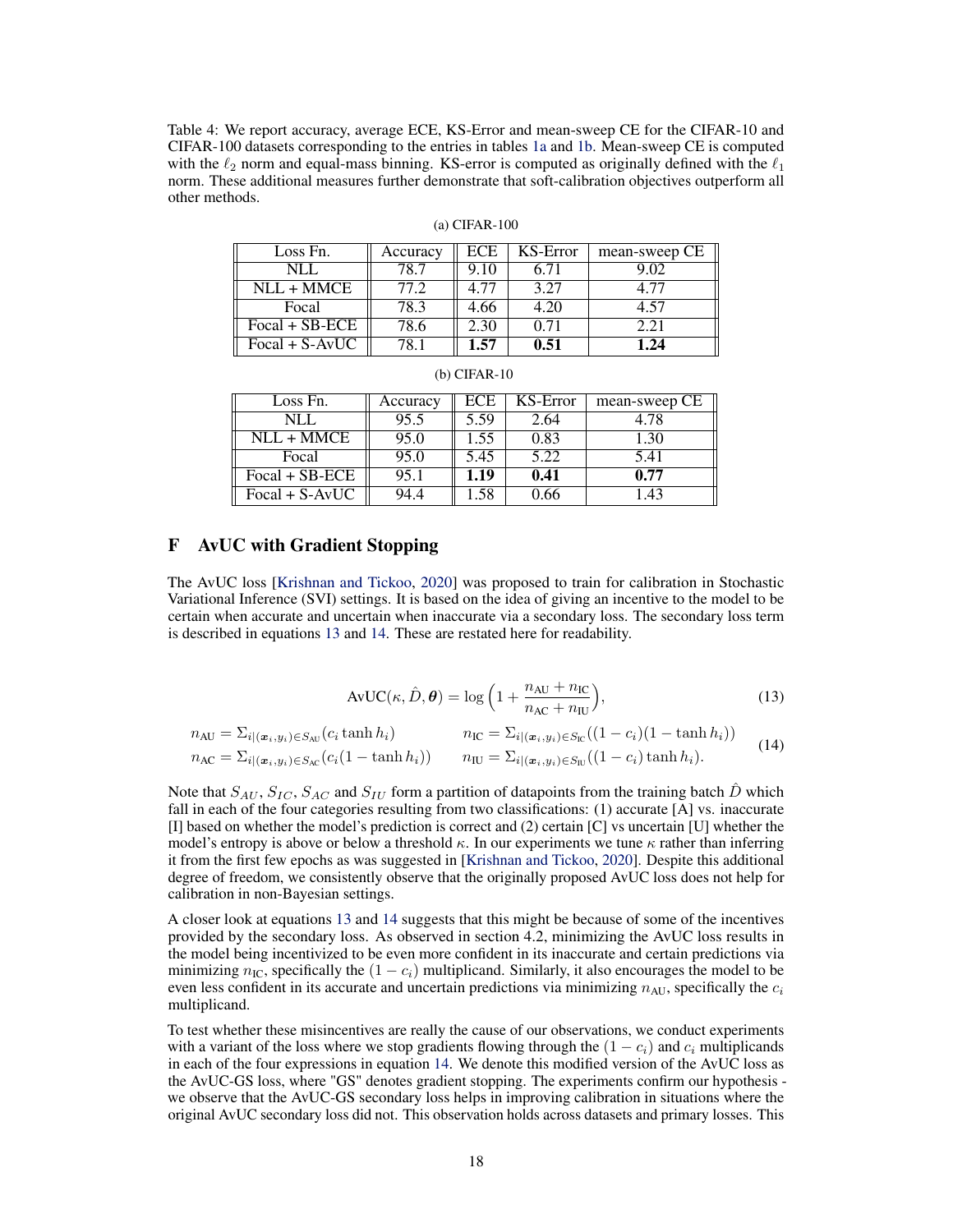can be seen in table [2,](#page-13-0) where the rows corresponding to AvUC-GS in the secondary loss column have lower ECE on an average than the respective rows corresponding to the AvUC secondary loss. We conclude that AvUC-GS is also an effective secondary loss. However, the soft calibration objective S-AvUC which is inspired from AvUC-GS generalizes, outperforms and supersedes it.

## <span id="page-18-0"></span>G Hyperparameter Tuning and the Accuracy-Calibration Tradeoff

We look at both the accuracy and the ECE of competing hyperparameter configurations. Some comparisons yield a clear winner but often there is a tradeoff between these. In such cases, we choose the lowest ECE whilst giving up less than 1% accuracy relative to the hyperparameter configuration with the highest accuracy.

As stated in section 5.1, we use the Wide-Resnet-28-10 architecture [\[Zagoruyko and Komodakis,](#page-11-17) [2017\]](#page-11-17) trained for 200 epochs on CIFAR-100 and CIFAR-10. For Imagenet, we use the Resnet-50 [\[He et al.,](#page-10-18) [2015\]](#page-10-18) architecture trained for 90 epochs. The loss function we use in our experiments is  $PL + \beta \cdot SL + \lambda \cdot L2$  where PL and SL denote the primary and secondary losses respectively and L2 denotes the weight normalization term with  $\ell_2$  norm.

All our experiments use the SGD with momentum optimizer with momentum fixed to 0.9 and base learning rate fixed to 0.1. We follow a learning rate schedule which is fixed for each dataset across training losses. The number of bins  $(M, if$  applicable) for the soft binning secondary loss is fixed to 15. We used a per-core-batch-size of 64 on a 2x2 TPU topology with 8 cores for an effective batch size of 512. Both the baseline runs and experimental runs (all runs from Table [2\)](#page-13-0) used this batch size. In general, larger batch size is better for the computation of soft calibration losses, but we did not see significant ECE gains with a further increase in batch size. These form the set of hyperparameters we fixed rather than tuned. Fixing some hyperparamers allows us to keep the search space manageable. The values we use for these are those which work well for the cross-entropy baseline.

The  $\beta$  (if applicable) and  $\lambda$  parameters along with parameters relevant to the secondary loss are the set of hyperparameters that we tune. In our experiments with the SB-ECE secondary loss, the secondary loss function we use is  $S\text{B-ECE}_{lb,p}(M, T, \hat{D}, \theta)$  from equation 12, for which we tune the T parameter. In our experiments with the Soft-AvUC loss the secondary loss function we use is S-AvUC( $\kappa, T, \hat{D}, \theta$ ) from equation 15, for which we tune the  $\kappa$  and T parameters. As stated above, these combined with  $\beta$  and  $\lambda$  form our set of tuned parameters. These hyperparameters are the most critical ones for demonstrating the effectiveness of our techniques.

We tune these parameters one-at-a-time starting with the threshold parameter for the secondary loss (κ, if applicable), followed by temperature parameter for the secondary loss (T, if applicable), the  $\beta$ parameter (if applicable) and the L2-normalization coefficient λ. We retain the best value from the tuning experiments for one parameter while tuning a subsequent parameter.

We show in table [2](#page-13-0) that Soft Calibration Objectives result in lower ECEs than previous methods in exchange for a small reduction in accuracy relative to the cross-entropy baseline. In our experiments, we found that other methods to train for calibration (MMCE, AvUC, Focal loss, MSE loss) also have to sacrifice a small amount of accuracy relative to the cross-entropy baseline in order to attain better calibrated models. This fundamental tradeoff can be summarized by the pareto-optimal curve between accuracy and calibration. Our methods result in points on this curve which are better calibrated than previously proposed methods, whilst trading off less than 1% accuracy.

## H Is SB-ECE as secondary loss a proper scoring rule?

We start this discussion by asking the following question: what happens to SB-ECE for perfectly calibrated models as the dataset size goes to infinity? We know that ECE tends to zero in this case. Proposition [1](#page-18-1) shows that the same holds for SB-ECE. We will use terminology introduced in sections [3](#page-3-7) and [4](#page-4-4) in this section.

<span id="page-18-1"></span>**Proposition 1.** Consider a dataset  $D = \langle (x_i, y_i) \rangle_{i=1}^N$  drawn from the joint probability distribution  $\mathcal{D}(\mathcal{X}, \mathcal{Y})$ . Say we have a perfectly calibrated model for it such that  $E[a|c] = c$ , where a and c denote *accuracy and confidence respectively. If we consider SB-ECEbin*,p *with* M *bins, temperature* T *and norm* p *as defined in equation [11,](#page-4-5) we have*

$$
SB\text{-}ECE_{bin,p}(M,T,\hat{D},\boldsymbol{\theta}) \to 0 \text{ as } N \to \infty
$$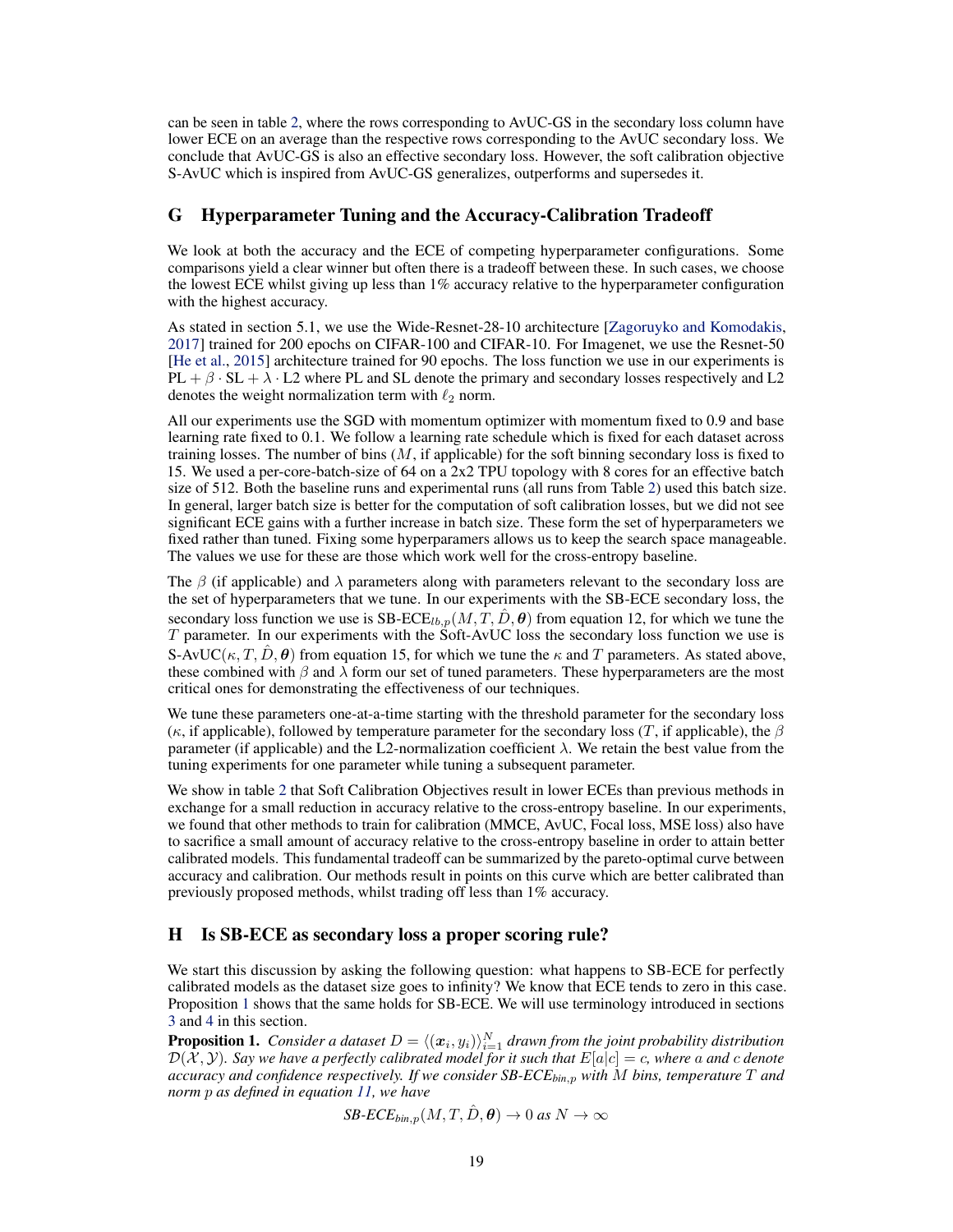*Proof.* Let  $p_c$  denote the p.d.f. of the confidence c viewed as a random variable. Let us denote the membership function for bin j by  $u_i(c)$ , a shorthand for our earlier notation  $u_{M,T,i}(c)$  from section [4.1.](#page-4-6) The size, confidence and accuracy of bin j, as defined in equations [9](#page-4-2) and [10](#page-4-3) are denoted by  $C_i$ and  $A_i$  respectively. We observe that as  $N \to \infty$ , these quantities satisfy the following:

$$
C_j = \frac{\sum_{i=1}^{N} u_j(c_i) \cdot c_i}{\sum_{i=1}^{N} u_j(c_i)} \to \frac{\int_0^1 x u_j(x) p_c(x) dx}{\int_0^1 u_j(x) p_c(x) dx}
$$

$$
A_j = \frac{\sum_{i=1}^{N} u_j(c_i) \cdot a_i}{\sum_{i=1}^{N} u_j(c_i)} \to \frac{\int_0^1 E[a|c = x] u_j(x) p_c(x) dx}{\int_0^1 u_j(x) p_c(x) dx}
$$

Since  $E[a|c = x] = x$  for perfectly calibrated models, we infer that as  $N \to \infty$ :

$$
C_j - A_j \to 0
$$
  
SB-ECE<sub>bin,p</sub> $(M, T, \hat{D}, \theta) \to 0$ 

Note that this does not necessarily hold for datasets of a given finite size. If we measure SB-ECE with  $N = 2$  datapoints for a perfectly-calibrated model which always has a confidence of 30% and is correct 30% of the time, we will always end up with ECE and SB-ECE both greater than zero.

If we consider an optimal classifier which always outputs the true probabilities, then it minimizes NLL since NLL is a proper scoring rule and it minimizes SB-ECE (note that SB-ECE  $\geq 0$  by definition) as dataset size goes to infinity as per proposition [1](#page-18-1) since it is perfectly calibrated. Hence, it minimizes any positive linear combination of NLL and SB-ECE which implies that these linear combinations are proper scoring rules in the limit of infinite data.

#### I Post-hoc Dirichlet Calibration

In Tables [1](#page-8-0) and [2,](#page-13-0) we have compared our methods to existing calibration-incentivizing losses that operate during training, with and without post-hoc temperature scaling. There are a several posthoc recalibration techniques which can be used complementary to our methods. For this reason, comparing to these has not been the focus of our work, similar to [\[Mukhoti et al.,](#page-11-4) [2020\]](#page-11-4) and [\[Kumar](#page-10-8) [et al.,](#page-10-8) [2018\]](#page-10-8). Nevertheless, in this section we show that our methods do significantly better than training with the cross-entropy, focal or MSE primary losses and using such post-hoc recalibration methods. In particular, we compare against Dirichlet calibration [\[Kull et al.,](#page-10-10) [2019\]](#page-10-10). Table [5](#page-19-0) records ECE numbers for the best-performing training objectives for CIFAR-10 corresponding to table [1b,](#page-8-0) both with and without post-hoc Dirichlet calibration.

<span id="page-19-0"></span>Table 5: We report accuracy and average ECE across 10 runs for the best performing training objectives for the CIFAR-10 dataset corresponding to the entries in table [1b,](#page-8-0) both with and without post-hoc dirichlet calibration. ECE is computed with the  $\ell_2$  norm and equal-mass binning. Our methods outperform post-hoc dirichlet calibration applied to the NLL, Focal and MSE primary losses.

| Loss Fn.         | Accuracy | ECE  | ECE w/ Dirichlet |
|------------------|----------|------|------------------|
| NLL              | 95.5     | 5.59 | 2.45             |
| $NLL + MMCE$     | 95.0     | 1.55 | 1.28             |
| Focal            | 95.0     | 5.45 | 2.48             |
| $Focal + SB-ECE$ | 95.1     | 1.19 | 2.24             |
| $Focal + S-AvUC$ | 94.4     | 1.58 | 1.70             |
| <b>MSE</b>       | 95.0     | 6.58 | 4 69             |